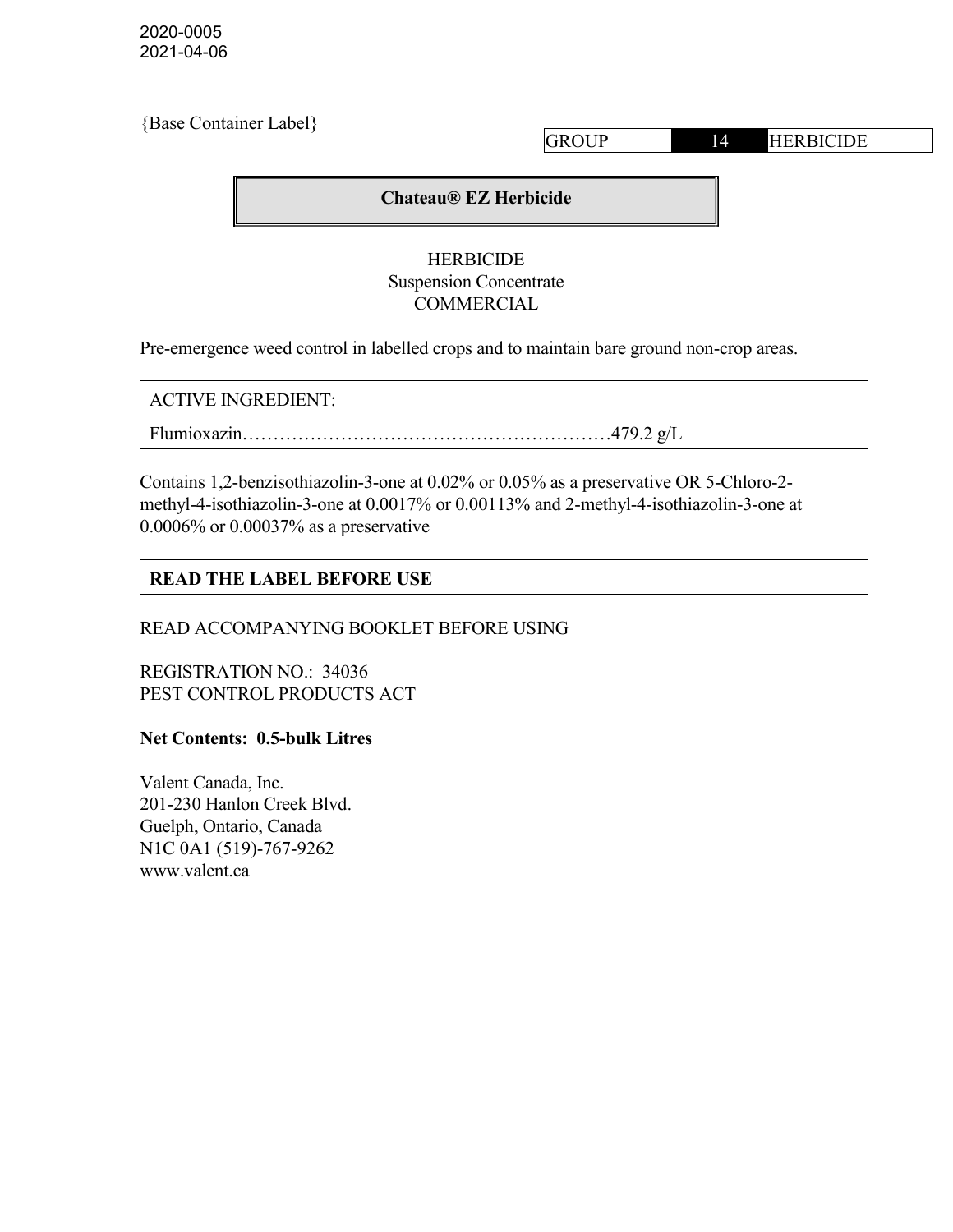### NOTICE TO USER

This pest control product is to be used only in accordance with the directions on the label. It is an offence under the **PEST CONTROL PRODUCTS ACT** to use this product in a way that is inconsistent with the directions on the label.

| <b>FIRST AID</b>     |                                                                                                                                                                                                                                                                                      |
|----------------------|--------------------------------------------------------------------------------------------------------------------------------------------------------------------------------------------------------------------------------------------------------------------------------------|
| IF IN EYES:          | Hold eye open and rinse slowly and gently with water for 15-20<br>minutes. Remove contact lenses, if present, after the first 5 minutes,<br>then continue rinsing eye. Call a poison control centre or doctor for<br>treatment advice.                                               |
| IF ON SKIN           |                                                                                                                                                                                                                                                                                      |
| <b>OR CLOTHING:</b>  | Take off contaminated clothing. Rinse skin immediately with plenty<br>of water for 15-20 minutes. Call a poison control centre or doctor<br>for treatment advice.                                                                                                                    |
| <b>IF INHALED:</b>   | Move the person to fresh air. If the person is not breathing, call 911<br>or an ambulance, then give artificial respiration, preferably by<br>mouth-to-mouth, if possible. Call a poison control centre or doctor<br>for further treatment advice.                                   |
| <b>IF SWALLOWED:</b> | Call a poison control centre or doctor immediately for treatment<br>advice. Have the person sip a glass of water if able to swallow. Do<br>not induce vomiting unless told to do so by a poison control centre or<br>doctor. Do not give anything by mouth to an unconscious person. |

Take container, label or product name and Pest Control Product Registration Number with you when seeking medical attention.

# IN CASE OF EMERGENCY INVOLVING A MAJOR SPILL OR POISONING CALL 1-800-682-5368

# TOXICOLOGICAL INFORMATION

There is no specific antidote for this product. Apply symptomatic therapy.

#### PRECAUTIONS

KEEP OUT OF REACH OF CHILDREN. Avoid breathing dust and spray mist. Avoid contact with skin, eyes or clothing.

Follow the personal protective equipment, engineering controls, and restriction requirements for the appropriate mixer/loader and applicator scenario as described in the table on the attached label.

# ENVIRONMENTAL PRECAUTIONS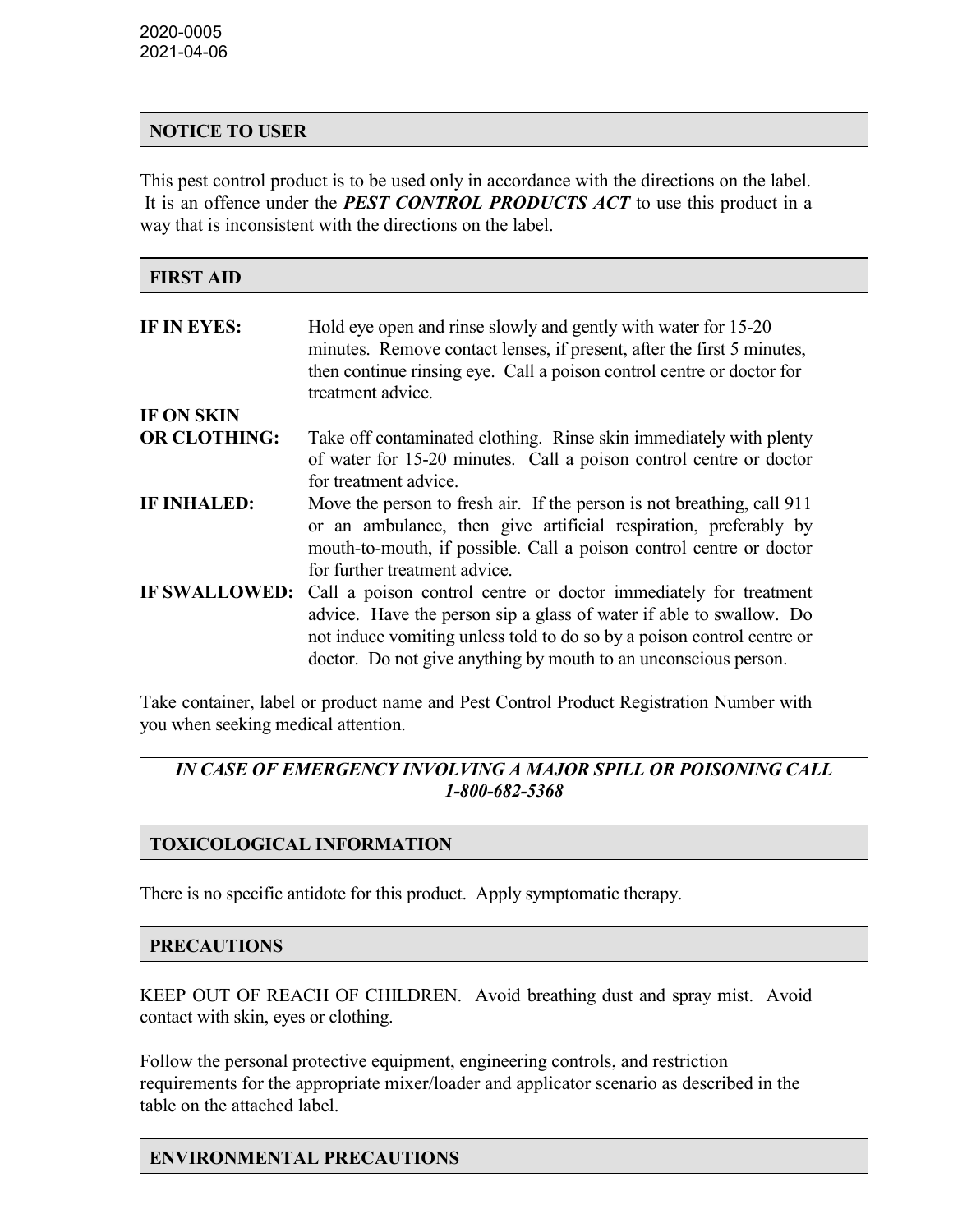[OPTIONAL STATEMENT FOR SMALLER CONTAINER SIZE] [See booklet for full user precautions and restrictions.]

Toxic to aquatic organisms and non-target terrestrial plants. Observe spray buffer zones specified under DIRECTIONS FOR USE. Toxic to small wild mammals. Toxic to certain beneficial arthropods (which may include predatory and parasitic insects, spiders, and mites). Minimize spray drift to reduce harmful effects on beneficial arthropods in habitats next to the application site such as hedgerows and woodland.

To reduce runoff from treated areas into aquatic habitats, avoid application to areas with a moderate to steep slope, compacted soil, or clay. Avoid application when heavy rain is forecast. Contamination of aquatic areas as a result of runoff may be reduced by including a vegetative filter strip between the treated area and the edge of the water body.

### DISPOSAL

DO NOT REUSE THIS CONTAINER FOR ANY PURPOSE. This is a recyclable container and is to be disposed of at a container collection site. Contact your local distributor/dealer or municipality for the location of the nearest collection site. Before taking the container to the collection site:

- 1. Triple- or pressure-rinse the empty container. Add the rinsings to the spray mixture in the tank.
- 2. Make the empty container unsuitable for further use.

If there is no container collection site in your area, dispose of the container in accordance with provincial requirements.

For information on disposal of unused, unwanted product, contact the manufacturer or the provincial regulatory agency. Contact the manufacturer and the provincial regulatory agency in case of a spill, and for clean-up of spills.

#### **STORAGE**

Do not contaminate water, food or feed by storage. Keep pesticide in original container. Store in a cool, dry, secure place. Do not put formulation or dilute spray solution into food or drink containers. Do not store or transport near feed or food. Not for use or storage in or around the home. Store this product away from food or feed.

Chateau® is a registered trademark of Valent U.S.A. LLC.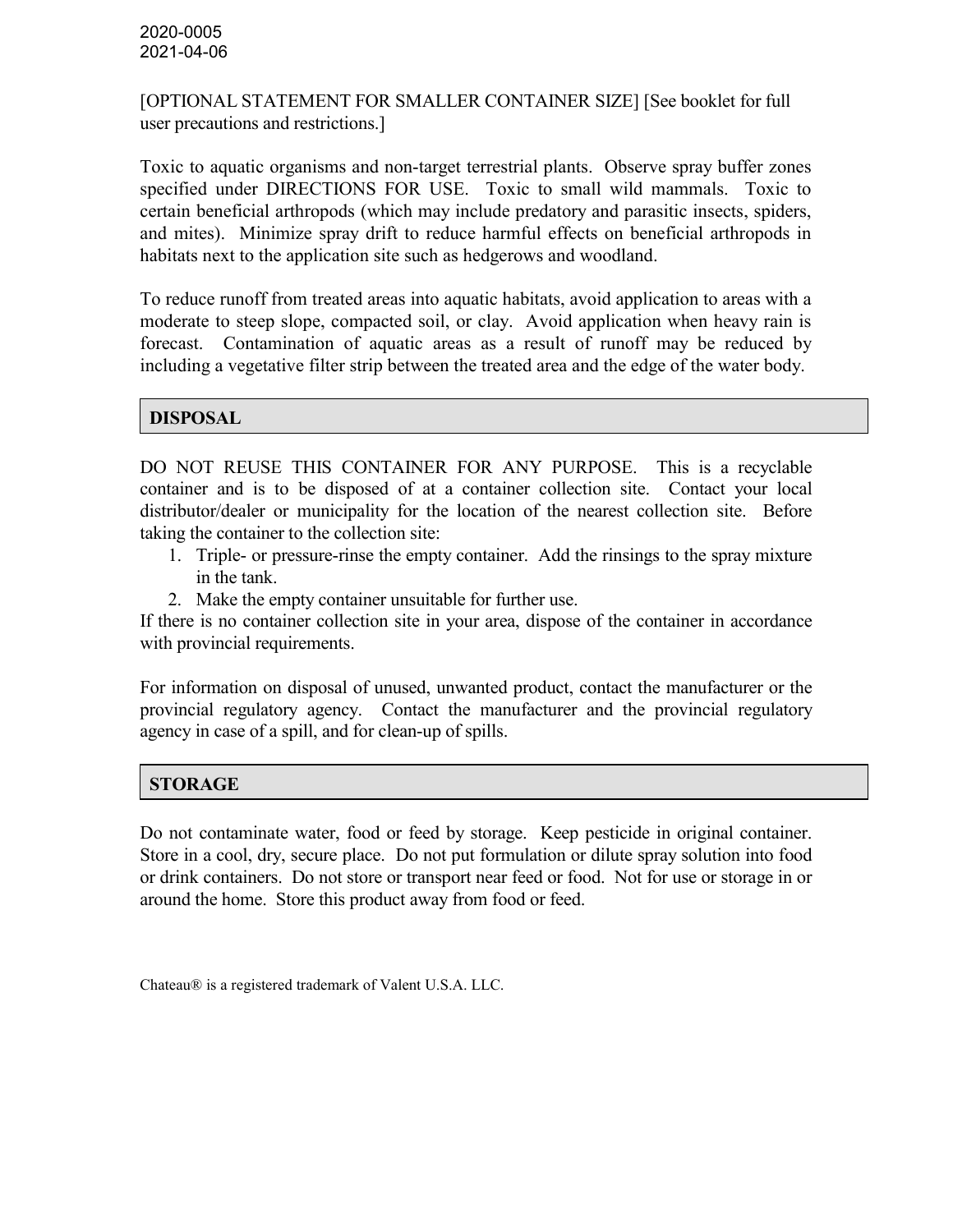2020-0005 2021-04-06

#### **HERBICIDE** Suspension Concentrate COMMERCIAL

Preemergence weed control in labelled crops and to maintain bare ground non-crop areas.

ACTIVE INGREDIENT:

Flumioxazin……………………………………………………………………479.2 g/L

Contains 1,2-benzisothiazolin-3-one at 0.02% or 0.05% as a preservative OR 5-Chloro-2 methyl-4-isothiazolin-3-one at 0.0017% or 0.00113% and 2-methyl-4-isothiazolin-3-one at 0.0006% or 0.00037% as a preservative

# READ THE LABEL BEFORE USE

READ ACCOMPANYING BOOKLET BEFORE USING

REGISTRATION NO.: 34036 PEST CONTROL PRODUCTS ACT

Net Contents: (0.5 – bulk) Litres

Valent Canada, Inc. 201-230 Hanlon Creek Blvd. Guelph, Ontario, Canada N1C 0A1 (519)-767-9262 www.valent.ca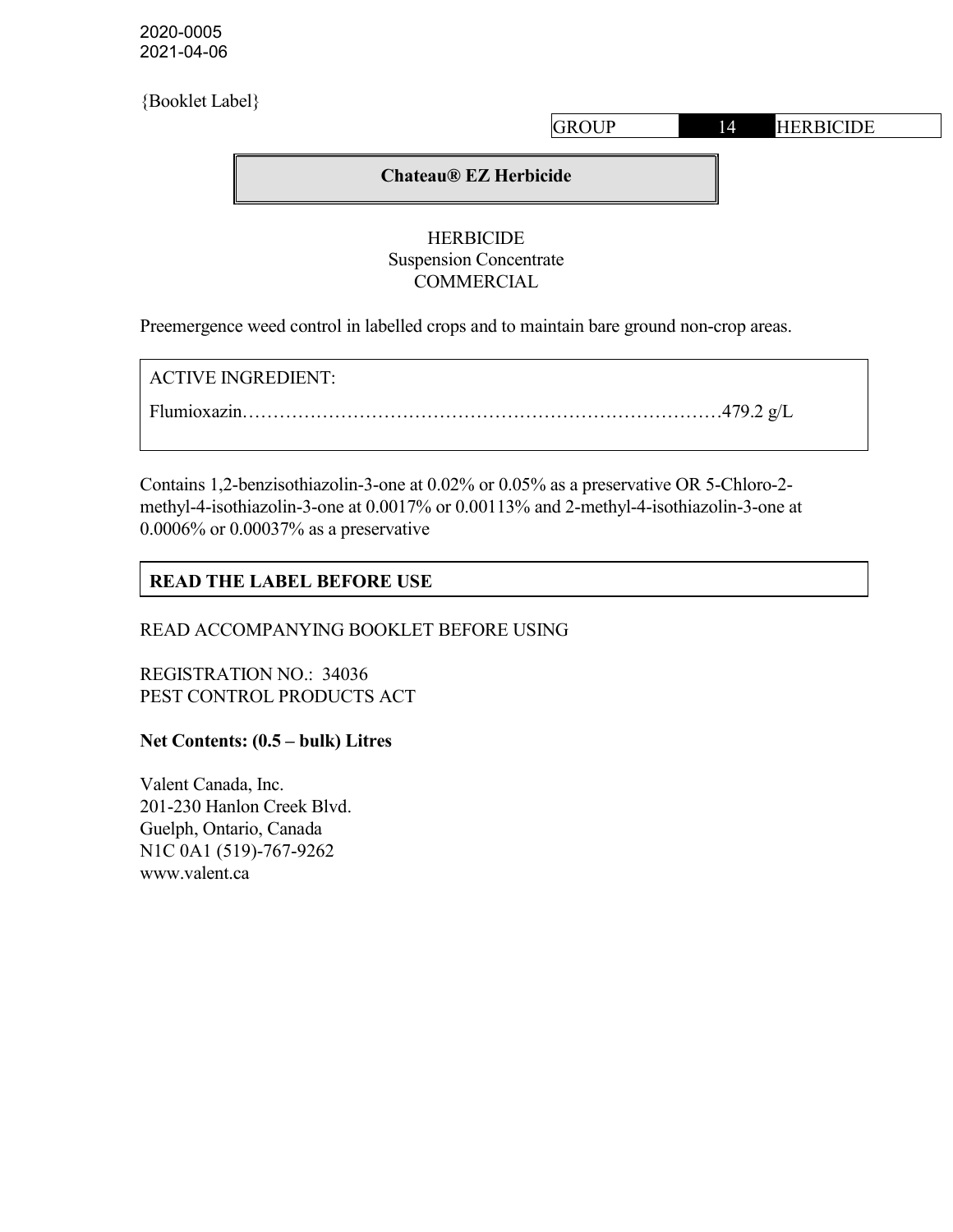### NOTICE TO USER

This pest control product is to be used only in accordance with the directions on the label. It is an offence under the **PEST CONTROL PRODUCTS ACT** to use this product in a way that is inconsistent with the directions on the label.

| <b>FIRST AID</b>     |                                                                                                                                                                                                                                                                                      |
|----------------------|--------------------------------------------------------------------------------------------------------------------------------------------------------------------------------------------------------------------------------------------------------------------------------------|
| IF IN EYES:          | Hold eye open and rinse slowly and gently with water for 15-20<br>minutes. Remove contact lenses, if present, after the first 5 minutes,<br>then continue rinsing eye. Call a poison control centre or doctor for<br>treatment advice.                                               |
| IF ON SKIN           |                                                                                                                                                                                                                                                                                      |
| <b>OR CLOTHING:</b>  | Take off contaminated clothing. Rinse skin immediately with plenty<br>of water for 15-20 minutes. Call a poison control centre or doctor<br>for treatment advice.                                                                                                                    |
| <b>IF INHALED:</b>   | Move the person to fresh air. If the person is not breathing, call 911<br>or an ambulance, then give artificial respiration, preferably by<br>mouth-to-mouth, if possible. Call a poison control centre or doctor<br>for further treatment advice.                                   |
| <b>IF SWALLOWED:</b> | Call a poison control centre or doctor immediately for treatment<br>advice. Have the person sip a glass of water if able to swallow. Do<br>not induce vomiting unless told to do so by a poison control centre or<br>doctor. Do not give anything by mouth to an unconscious person. |

Take container, label or product name and Pest Control Product Registration Number with you when seeking medical attention.

# IN CASE OF EMERGENCY INVOLVING A MAJOR SPILL OR POISONING CALL 1-800-682-5368

# TOXICOLOGICAL INFORMATION

There is no specific antidote for this product. Apply symptomatic therapy.

#### PRECAUTIONS

KEEP OUT OF REACH OF CHILDREN. Avoid breathing dust and spray mist. Avoid contact with skin, eyes or clothing.

Do not eat, drink or smoke during work. Wash hands and face thoroughly before eating, drinking, smoking, chewing gum, or using the toilet. Immediately wash off accidental splashes of the concentrate or spray mixture from skin, clothing and out of eyes. Remove clothing immediately if pesticide gets inside. Wash thoroughly and put on clean clothing.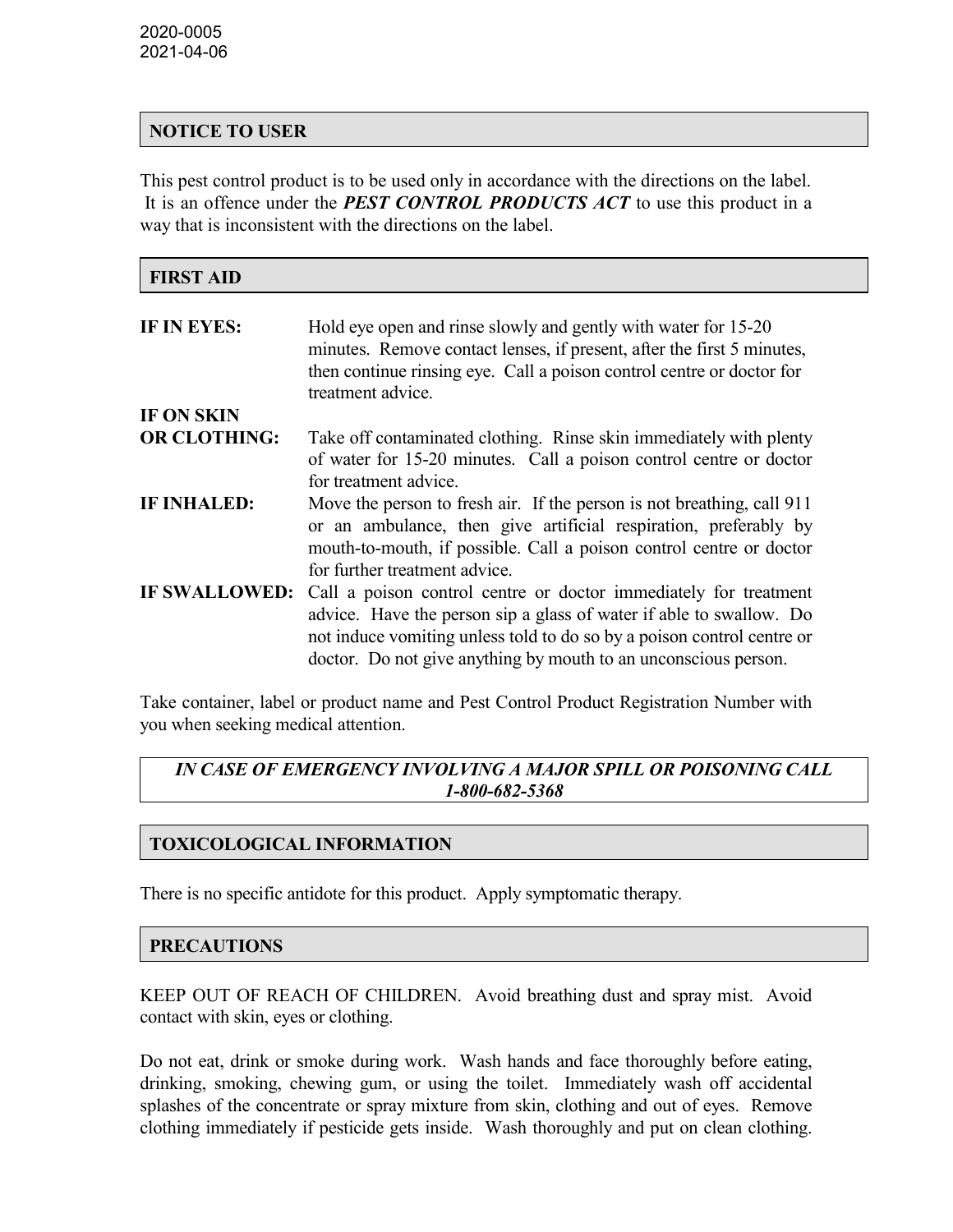After work, change clothing and wash entire body thoroughly. Wash contaminated working clothes separately from other laundry before reuse.

Follow the personal protective equipment, engineering controls, and restriction requirements for the appropriate mixer/loader and applicator scenario as described in the table below:

| Equipment            | Personal Protective Equipment           |                    | Maximum         |
|----------------------|-----------------------------------------|--------------------|-----------------|
|                      | Mixer/Loader/<br>Applicator             |                    | amount of       |
|                      | Clean-up and                            |                    | product handled |
|                      | Repair                                  |                    | per day         |
| Groundboom           | Cotton coveralls                        | Open cab: Long-    | 63 L            |
|                      | over long-sleeved                       | sleeved shirt and  |                 |
|                      | shirt and long<br>long pants,           |                    |                 |
|                      | pants, chemical-                        | chemical-resistant |                 |
|                      | resistant gloves,                       | gloves, socks and  |                 |
|                      | socks and shoes.                        | shoes.             |                 |
|                      | Chemical-resistant                      | Closed Cab:        | 114L            |
|                      | coveralls over                          | Long-sleeved       |                 |
|                      | long-sleeved shirt                      | shirt, long pants, |                 |
|                      | and long pants,                         | socks and shoes.   |                 |
|                      | chemical-resistant                      |                    |                 |
|                      | gloves, socks and                       |                    |                 |
|                      | chemical-resistant                      |                    |                 |
|                      | footwear.                               |                    |                 |
| Right-of-Way-sprayer | Chemical-resistant coveralls over long- | 9.0 L              |                 |
|                      | sleeved shirt and long pants, chemical- |                    |                 |
|                      | resistant gloves, socks and chemical-   |                    |                 |
|                      | resistant footwear.                     |                    |                 |
| Mechanically-        | Chemical-resistant coveralls over long- | 2.5L               |                 |
| pressurized handgun  | sleeved shirt, long pants, chemical-    |                    |                 |
|                      | resistant gloves, socks and chemical-   |                    |                 |
|                      | resistant footwear. A respirator with a |                    |                 |
|                      | NIOSH-approved organic-vapour-          |                    |                 |
|                      | removing cartridge with a prefilter     |                    |                 |
|                      | approved for pesticides, or a NIOSH-    |                    |                 |
|                      | approved canister approved for          |                    |                 |
|                      | pesticides, is also required.           |                    |                 |
| Backpack/Manually-   | Long-sleeved shirt, long pants,         | 0.8L               |                 |
| pressurized handwand | chemical-resistant gloves, socks and    |                    |                 |
|                      | shoes.                                  |                    |                 |

Apply only when the potential for drift beyond the area to be treated is minimal. Take into consideration wind speed, wind direction, temperature inversions, application equipment, and sprayer settings.

In non-crop areas, **DO NOT** enter or allow entry into treated areas until the sprays have dried. For all crop uses, DO NOT enter or allow worker entry into treated areas until the restricted entry interval of 12 hours.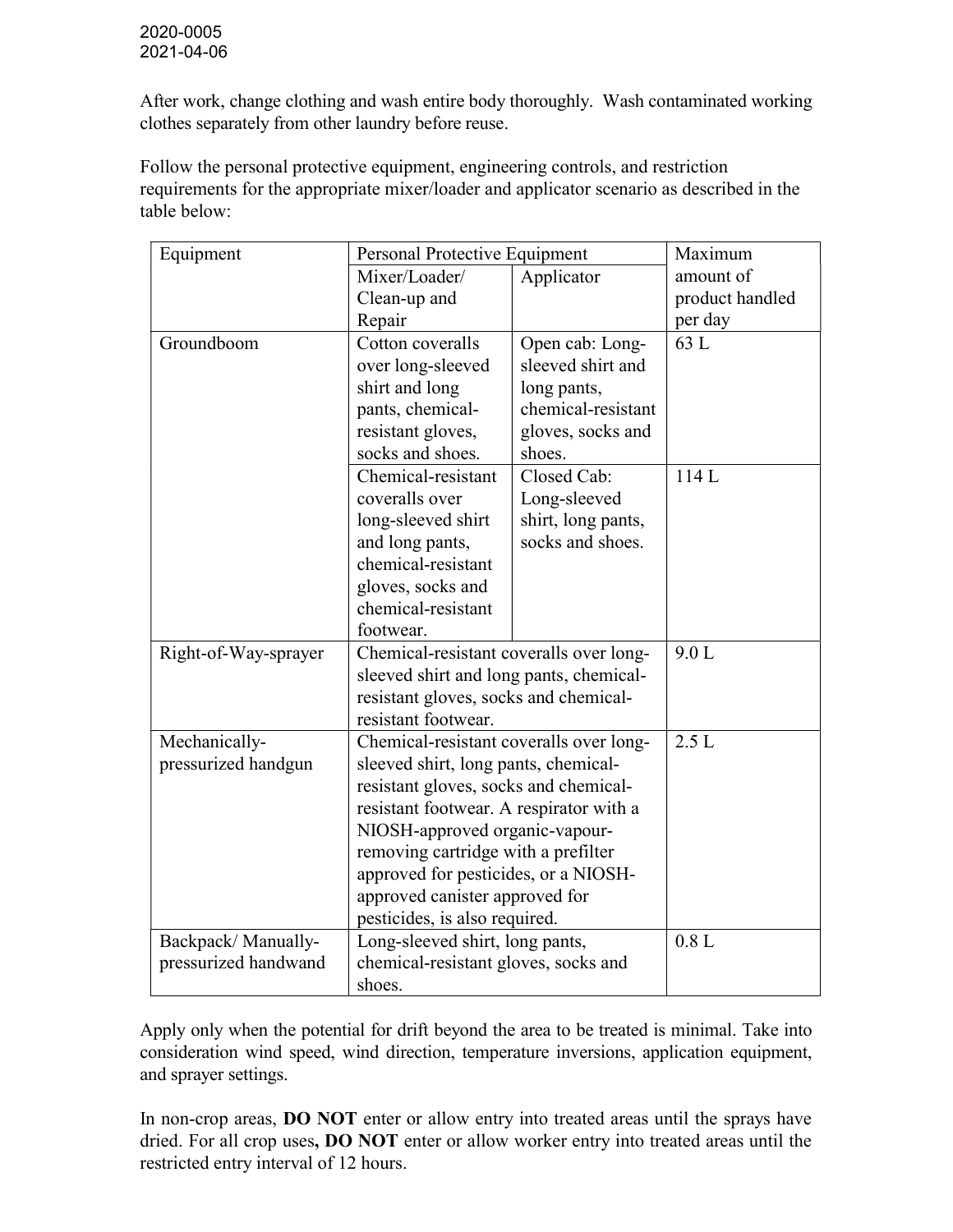Do not graze treated fields or feed treated forage or hay to livestock.

Do not apply to farm alleys or roads where traffic may result in treated dust settling onto crops or other desirable vegetation.

Do not apply within 100 metres of non-dormant pears.

Do not apply to powdery soils or soils that are susceptible to wind displacement unless irrigation can be applied immediately after application.

If this pest control product is to be used on a commodity that may be exported to the U.S. and you require information on acceptable residue levels in the U.S., contact Valent Canada, Inc.

Read and understand the entire label before opening this product. If you have any questions, call the manufacturer at 1-800-682-5368 or obtain technical advice from the distributor or your provincial agricultural representative. Application of this specific product must meet and/or conform to the following:

# ENVIRONMENTAL PRECAUTIONS

Toxic to aquatic organisms and non-target terrestrial plants. Observe spray buffer zones specified under DIRECTIONS FOR USE. Toxic to small wild mammals. Toxic to certain beneficial arthropods (which may include predatory and parasitic insects, spiders, and mites). Minimize spray drift to reduce harmful effects on beneficial arthropods in habitats next to the application site such as hedgerows and woodland.

To reduce runoff from treated areas into aquatic habitats, avoid application to areas with a moderate to steep slope, compacted soil, or clay. Avoid application when heavy rain is forecast. Contamination of aquatic areas as a result of runoff may be reduced by including a vegetative filter strip between the treated area and the edge of the water body.

# DISPOSAL

DO NOT REUSE THIS CONTAINER FOR ANY PURPOSE. This is a recyclable container and is to be disposed of at a container collection site. Contact your local distributor/dealer or municipality for the location of the nearest collection site. Before taking the container to the collection site:

- 1. Triple- or pressure-rinse the empty container. Add the rinsings to the spray mixture in the tank.
- 2. Make the empty container unsuitable for further use.

If there is no container collection site in your area, dispose of the container in accordance with provincial requirements.

For information on disposal of unused, unwanted product, contact the manufacturer or the provincial regulatory agency. Contact the manufacturer and the provincial regulatory agency in case of a spill, and for clean-up of spills.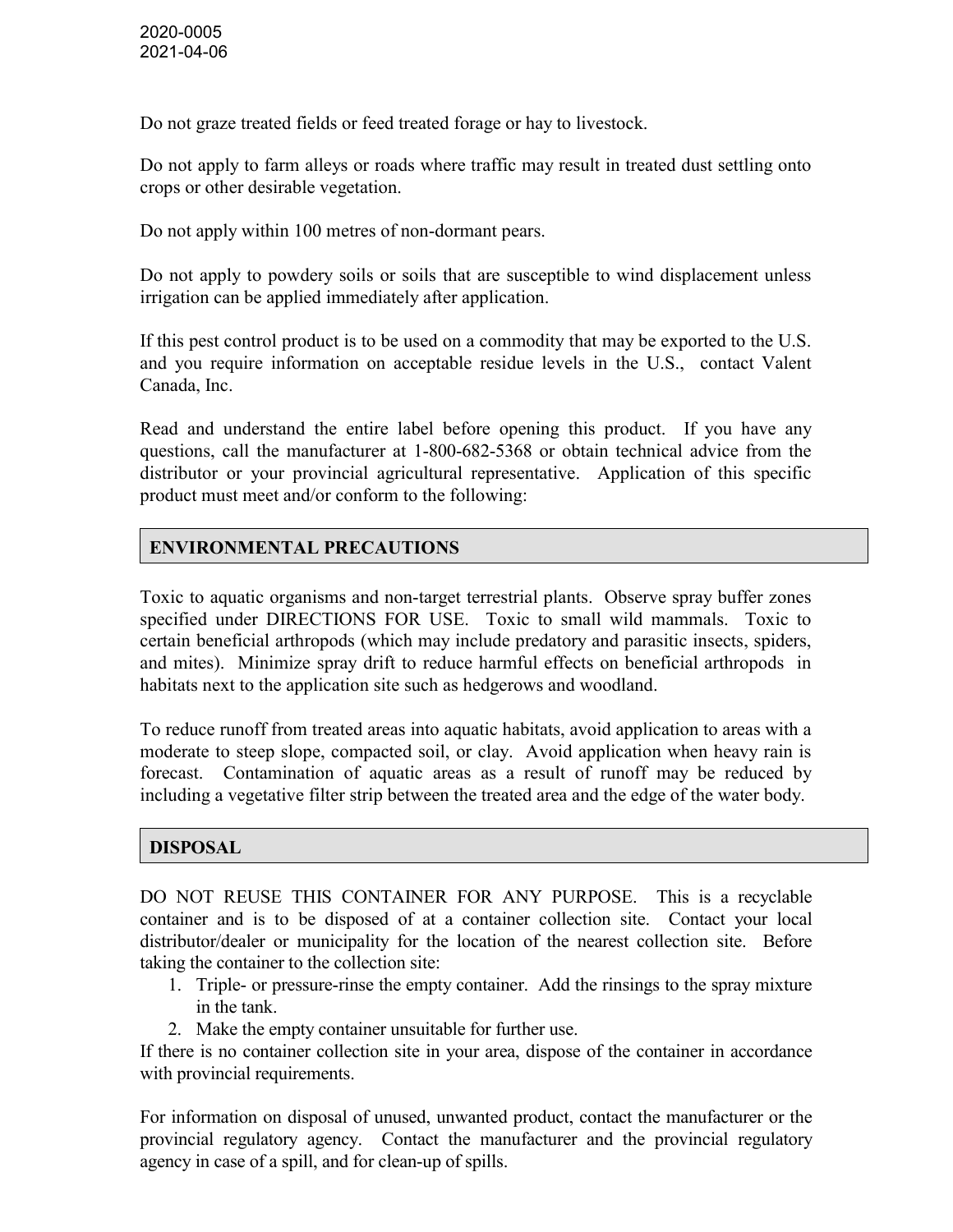# STORAGE

Do not contaminate water, food or feed by storage. Keep pesticide in original container. Store in a cool, dry, secure place. Do not put formulation or dilute spray solution into food or drink containers. Do not store or transport near feed or food. Not for use or storage in or around the home. Store this product away from food or feed.

# RESISTANCE MANAGEMENT RECOMMENDATIONS

For resistance management Chateau EZ Herbicide contains a Group 14 herbicide. Any weed population may contain or develop plants naturally resistant to Chateau EZ Herbicide and other Group 14 herbicides. The resistant biotypes may dominate the weed population if these herbicides are used repeatedly in the same field. Other resistance mechanisms that are not linked to site of action, but specific for individual chemicals, such as enhanced metabolism, may also exist. Appropriate resistance-management strategies should be followed.

#### To delay herbicide resistance:

- Where possible, rotate the use of Chateau EZ Herbicide or other Group 14 herbicides within a growing season (sequence) or among growing seasons with different herbicide groups that control the same weeds in the field.
- Use tank mixtures with herbicides from a different group when such use is permitted. To delay resistance, the less resistance-prone partner should control the target weed(s) as effectively as the more resistance-prone partner.
- Herbicide use should be based on an integrated weed management program that includes scouting, historical information related to herbicide use and crop rotation, and considers tillage (or other mechanical), cultural (for example, higher crop seeding rates; precision fertilizer application method and timing to favour the crop and not the weeds), biological biological (weed-competitive crops or varieties) and other chemical control practices.
- Monitor treated weed populations for resistance development (for example, only one weed species on the herbicide label not controlled). If resistance is suspected, prevent weed seed production in the affected area if possible by an alternative herbicide from a different group. Prevent movement of resistant weed seeds to other fields by cleaning harvesting and tillage equipment and planting clean seed.
- Have suspected resistant weed seeds tested by a qualified laboratory to confirm resistance and identify alternative herbicide options.
- Contact your local extension specialist or certified crop advisor for any additional pesticide resistance-management and/or or integrated weed-management recommendations for specific crops and weed biotypes.
- For further information and to report suspected resistance, contact Valent Canada, Inc. at 1-800-682-5368 or at www.valent.ca.

#### GENERAL INFORMATION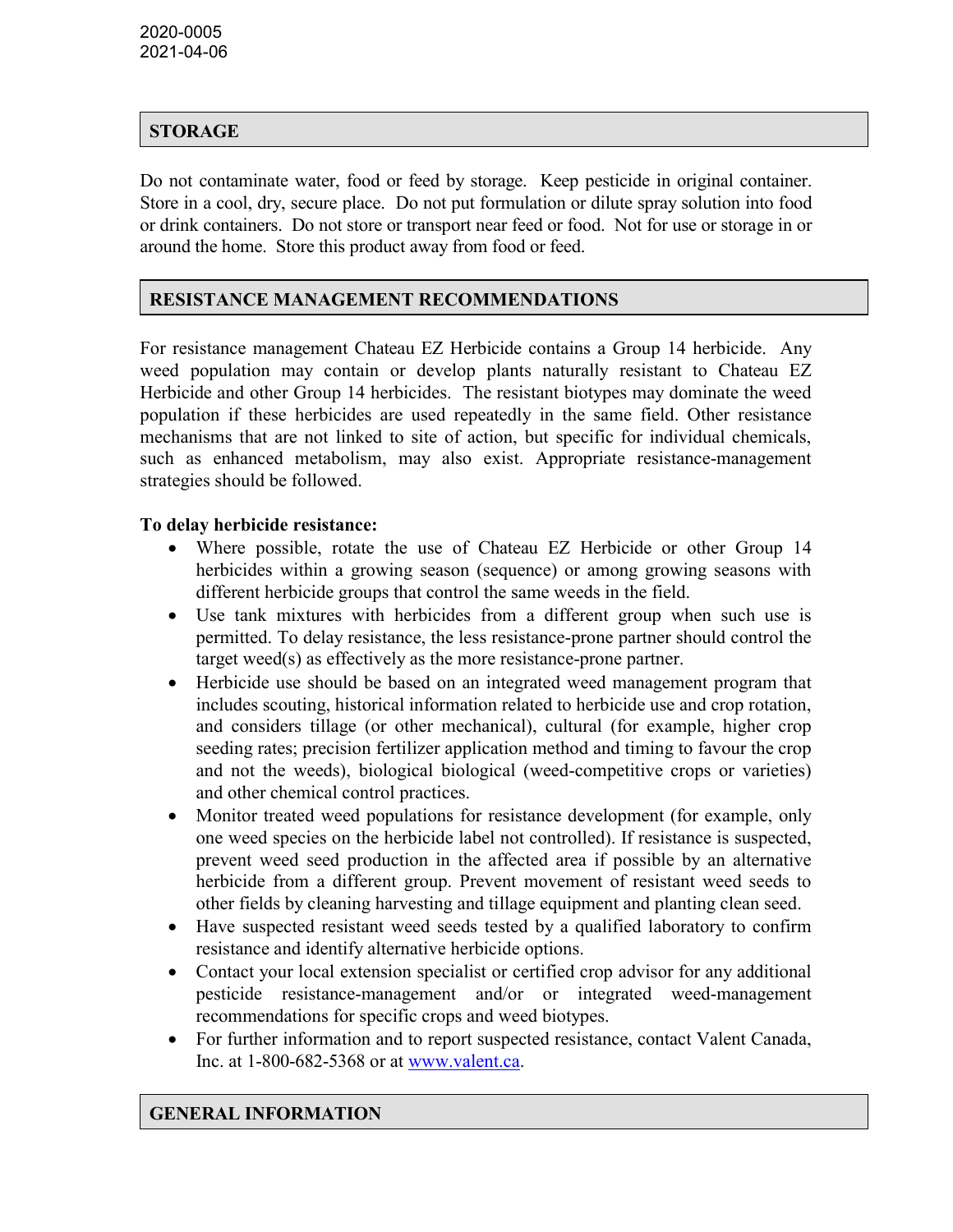Chateau EZ Herbicide provides residual control of susceptible weeds in labelled crops when used in accordance with this label. Chateau EZ Herbicide is effective as a preemergence herbicide, for control of selected grass and broadleaf weeds. Chateau EZ Herbicide controls weeds by inhibiting protoporphyrinogen oxidase, an essential enzyme required by plants for chlorophyll biosynthesis. Seedling weeds are controlled preemergence when exposed to sunlight following contact with the soil applied herbicide. Preemergence weed control with Chateau EZ Herbicide is most effective when applied to clean, weed-free soil surfaces. Disturbing soil surfaces may reduce herbicide efficacy.

Chateau EZ Herbicide offers residual control of susceptible grass and broadleaf weeds listed on this label and assists in the control of acetolactate synthase (ALS) resistant weeds. The length of residual control is dependent on the application rate as well as on rainfall and temperature conditions. Length of residual control will decrease as temperature and precipitation increase and on soils of high organic matter and/or high clay content.

### Rotational Restrictions

The following rotational crops may be planted after applying Chateau EZ Herbicide at the listed rate. Planting earlier than the recommended rotational interval may result in crop injury.

| Chateau EZ Herbicide<br>Rate                                                                 | Crop                                                                      | <b>Rotational</b><br><b>Interval</b> |
|----------------------------------------------------------------------------------------------|---------------------------------------------------------------------------|--------------------------------------|
| $112-149$ mL/ha (for<br>harvest aid use on Dried<br>Shelled Pea and Bean<br>(except soybean) | Winter wheat                                                              | 7 days                               |
| 149 mL/ha                                                                                    | Soybean, field corn, chickpea, field pea                                  | Immediately                          |
|                                                                                              | Spring and Winter Wheat, Lentils [small red and<br>large green varieties] | 7 days                               |
|                                                                                              | Durum Wheat, sunflower                                                    | 30 days                              |
|                                                                                              | Sorghum, dry common beans <sup>1</sup> , and Canola                       | 9 months                             |
|                                                                                              | Alfalfa and barley                                                        | 11 months                            |
|                                                                                              | All other crops not listed <sup>2</sup>                                   | 12 months                            |
| 224 mL/ha                                                                                    | Soybean, field corn, chickpea, field pea                                  | Immediately                          |
|                                                                                              | Spring and Winter Wheat                                                   | 7 days                               |
|                                                                                              | Sunflower                                                                 | 2 months                             |
|                                                                                              | Lentils [small red and large green varieties]                             | 6 months                             |
|                                                                                              | Sorghum, dry common beans <sup>1</sup>                                    | 9 months                             |
|                                                                                              | Alfalfa, barley, and canola                                               | 11 months                            |
|                                                                                              | All other crops not listed <sup>2</sup>                                   | 12 months                            |

<sup>1</sup> Common bean varieties vary in their tolerance to herbicides, including to Chateau EZ Herbicide. Since not all common bean varieties grown as rotational crops have been tested for tolerance to Chateau EZ Herbicide, first seeding common bean varieties to the field previously treated with Chateau EZ Herbicide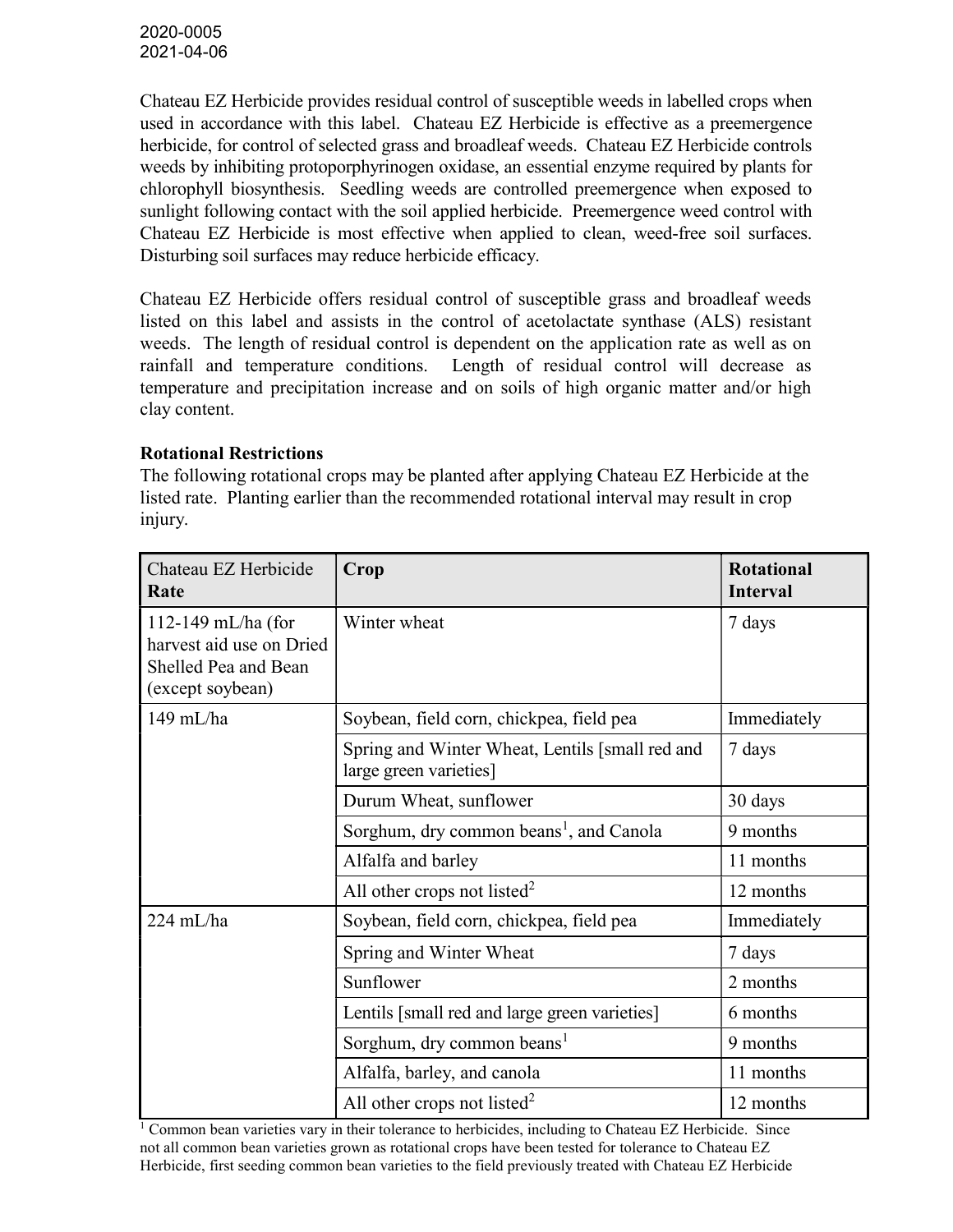should be limited to a small area to confirm tolerance prior to adoption as a general field practice. Additionally, consult your seed supplier for information on the tolerance of specific varieties of common bean as a rotational crop seeded to field treated with Chateau EZ Herbicide.

<sup>2</sup> Successful soil bioassay must be performed prior to planting crops not listed.

After periods of extended drought, when there is a lack of adequate soil moisture, longer rotational intervals may be needed. A successful soil bioassay should be performed prior to planting potential rotational crops to confirm safety.

### GENERAL DIRECTIONS FOR USE

As this pesticide is not registered for the control of pests in aquatic systems, **DO NOT** use to control aquatic pests.

DO NOT contaminate irrigation or drinking water supplies or aquatic habitats by cleaning of equipment or disposal of wastes.

#### SPRAYER AND APPLICATION INFORMATION

Shake Chateau EZ Herbicide well before use.

Apply using ground application equipment only. Before applying Chateau EZ Herbicide, start with clean, well maintained application equipment. Nozzles should be uniformly spaced on boom and frequently checked for accuracy. For broadcast application, apply Chateau EZ Herbicide with ground equipment using standard commercial sprayers equipped with nozzles designed to deliver the desired spray pressure and spray volume. When banding, use proportionately less water and Chateau EZ Herbicide per hectare.

Equipment with Chateau EZ Herbicide residues remaining in the system may result in crop injury to the subsequently treated crop. Spray equipment used to apply Chateau EZ Herbicide should not be used to apply other materials to any plant foliage. Spray equipment must be cleaned each day following Chateau EZ Herbicide application. After Chateau EZ Herbicide is applied, the following steps must be used to clean the spray equipment:

- 1. Completely drain the spray tank, rinse the sprayer thoroughly, including the inside and outside of the tank and all in-line screens. Fill the spray tank with clean water and flush all hoses, booms, screens and nozzles.
- 2. Top off tank, add 4 L of 3% household ammonia for every 400 L of water, circulate through sprayer for 5 minutes, and then flush all hoses, booms, screens and nozzles for a minimum of 15 minutes.
- 3. Drain tank completely.
- 4. Add enough clean water to the spray tank to allow all hoses, booms, screens and nozzles to be flushed for 3 minutes.
- 5. Remove all nozzles and screens and rinse them with clean water.
- 6. Do not contaminate water, food or feed by cleaning of equipment.

#### MIXING INSTRUCTIONS

1. Fill clean spray tank 1/2 to 2/3 of desired level with clean water. Engage gentle agitation.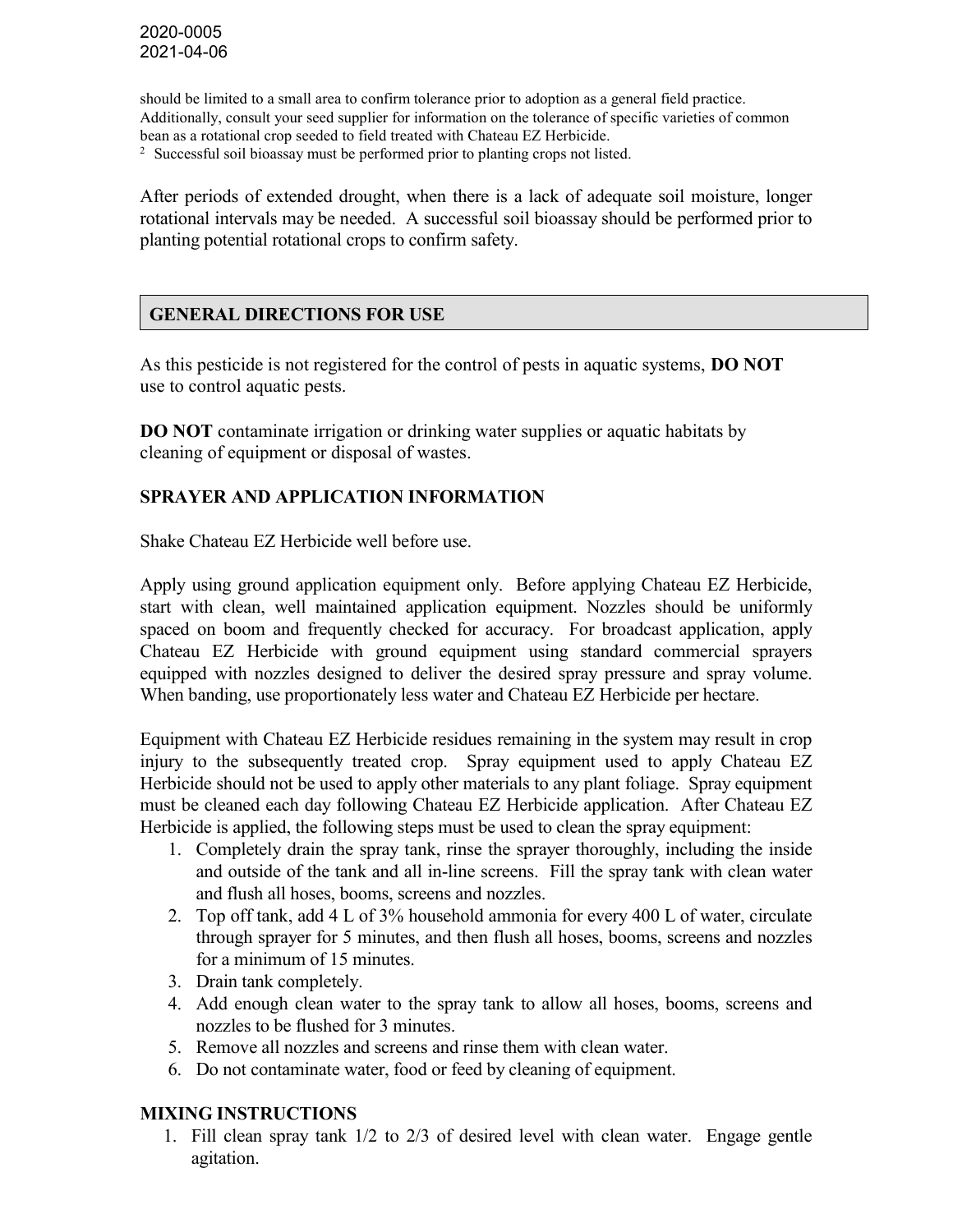- 2. While agitating, slowly add Chateau EZ Herbicide to the spray tank. Agitation should create a rippling or rolling action on the water surface.
- 3. If tank mixing Chateau EZ Herbicide with other labelled herbicides follow the WAMLEGS [Wettable powders/ flowable, Agitate Anti-flowing compounds/buffers, Microcapsule suspension, Liquid and soluble, Emulsifiable concentrates, High load Glyphosates, Surfactants] mixing order system:
	- Add water soluble bags first
	- Followed by dry formulations, flowables, emulsifiable concentrates and then solutions.
	- Prepare no more spray mixture than is required for the immediate spray operation.
- 4. Add adjuvants or surfactants, if recommended.
- 5. Fill spray tank to desired level with water. Agitation should continue until spray solution has been applied.
- 6. Mix only the amount of spray solution that can be applied the day of mixing. Chateau EZ Herbicide should be applied within 6 hours of mixing.

# CARRIER VOLUME AND SPRAY PRESSURE

Preemergence Application: To ensure uniform coverage, use between 100 to 300 L of spray solution per hectare for preemergence applications. Use higher water volumes if significant crop residue is present. Nozzle selection should meet manufacturer's volume and pressure recommendations for preemergence herbicide application.

Apply the spray mixture uniformly with properly calibrated ground equipment only. Ensure thorough coverage and a uniform spray pattern. Use 50 mesh filter screens or larger (metal or nylon). A spray pressure of 210 - 275 kPa is recommended for flat fan nozzles.

Use caution when applying under circumstances where possible drift to unprotected persons or food, forage or other plantings that might be damaged or crops thereof rendered unfit for sale, use or consumption can occur.

Use the largest droplet size consistent with acceptable efficacy. Formation of very small droplets may be minimized by appropriate nozzle selection, by orienting nozzles away from the air stream as much pressure.

Make application when the wind velocity favours on-target product deposition.

Do not make applications during temperature inversions. Inversions are characterized by stable air and increasing temperatures with increasing distance above the ground. Mist or fog may indicate the presence of an inversion in humid areas. Where permissible by local regulations, the applicator may detect the presence of an inversion by producing smoke and observing a smoke layer near the ground surface.

Low humidity and high temperatures increase the evaporation rate of spray droplets and therefore the likelihood of increased spray drift. Avoid spraying during conditions of low humidity and/or high temperatures.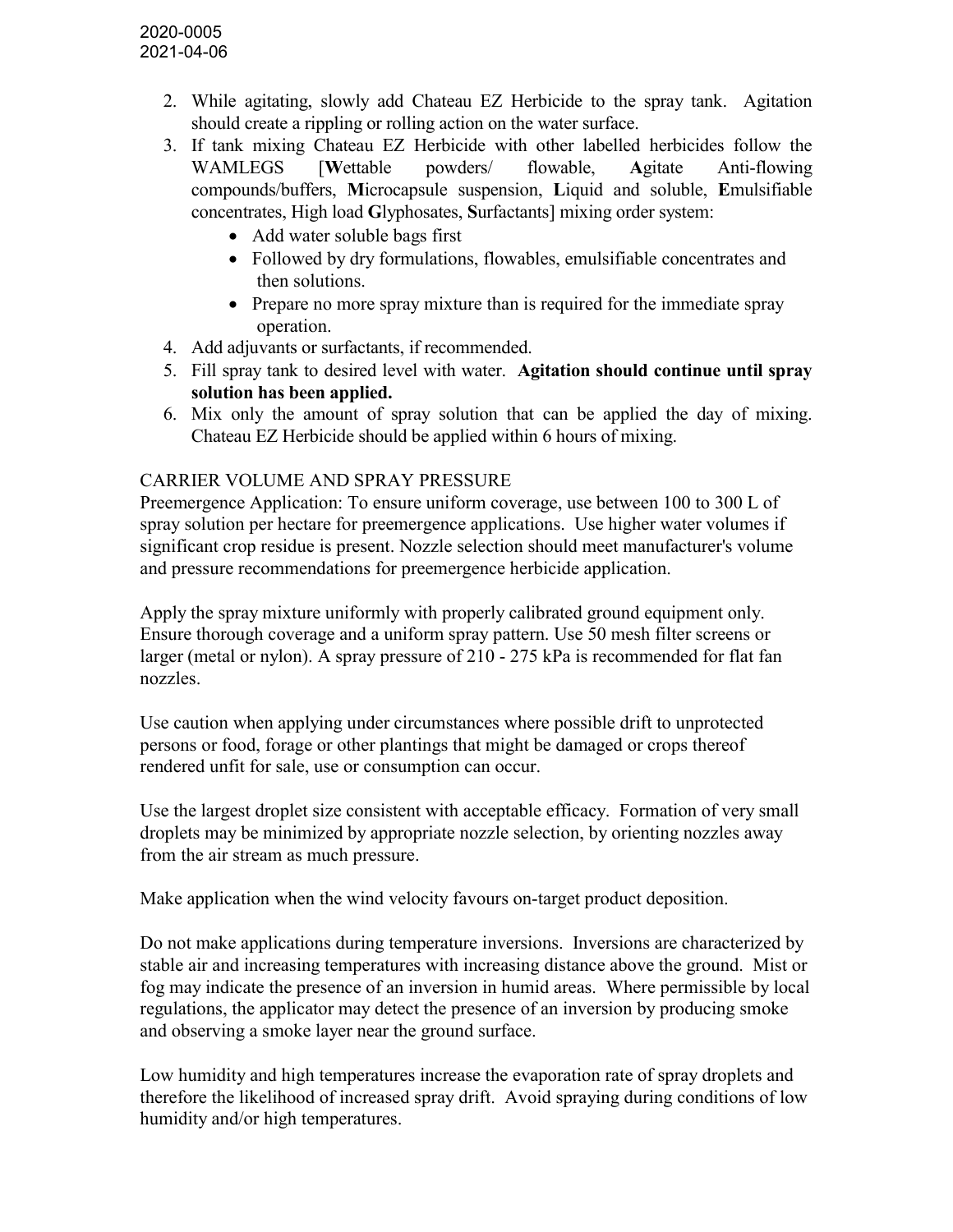All ground application equipment must be properly maintained and calibrated using appropriate carriers.

Field sprayer application: DO NOT apply during periods of dead calm. Avoid application of this product when winds are gusty. DO NOT apply with spray droplets smaller than the American Society of Agricultural Engineers (ASAE S572.1) medium classification. Boom height must be 60 cm or less above the crop or ground.

DO NOT apply by air.

# SPRAY BUFFER ZONES:

A spray buffer zone is NOT required for:

- uses with hand-held application equipment permitted on this label,
- low-clearance hooded or shielded sprayers that prevent spray contact with orchard crop, fruit or foliage.

For application to rights-of-way, spray buffer zones for protection of sensitive terrestrial habitats are not required; however, the best available application strategies which minimize off-site drift, including meteorological conditions (e.g., wind direction, low wind speed) and spray equipment (e.g., coarse droplet sizes, minimizing height above canopy), should be used. Applicators must, however, observe the specified spray buffer zones for protection of sensitive aquatic habitats.

The spray buffer zones specified in the table below are required between the point of direct application and the closest downwind edge of sensitive terrestrial habitats (such as grasslands, forested areas, shelter belts, woodlots, hedgerows, riparian areas and shrublands), sensitive freshwater habitats (such as lakes, rivers, sloughs, ponds, prairie potholes, creeks, marshes, streams, reservoirs and wetlands) and estuarine/marine habitats.

|             |                                                                             |                | Spray Buffer Zones (metres) Required for the Protection of: |                    |                  |             |
|-------------|-----------------------------------------------------------------------------|----------------|-------------------------------------------------------------|--------------------|------------------|-------------|
| Method of   |                                                                             |                | Freshwater Habitat of                                       |                    | Estuarine/Marine |             |
| application | Crop                                                                        | Depths:        |                                                             | Habitat of Depths: |                  | Terrestrial |
|             |                                                                             | Less than      | Greater                                                     | Less than          | Greater          | Habitat     |
|             |                                                                             | 1 <sub>m</sub> | than 1m                                                     | 1 <sub>m</sub>     | than 1m          |             |
|             | Potato, sweet<br>potato                                                     | 2              | 1                                                           | $\Omega$           | $\boldsymbol{0}$ | 5           |
|             | Dry bulb onion                                                              | $\overline{2}$ | 1                                                           | $\mathbf{0}$       | $\boldsymbol{0}$ | 10          |
| Field       | Strawberry, celery,<br>field pepper,<br>broccoli, hops                      | 3              | 1                                                           |                    | $\boldsymbol{0}$ | 10          |
| sprayer     | Mint                                                                        | $\overline{4}$ | $\overline{2}$                                              |                    | $\mathbf{0}$     | 15          |
|             | Asparagus, garlic                                                           | 5              | $\overline{2}$                                              |                    | 1                | 20          |
|             | Bare ground, non-<br>crop uses, pome<br>fruit, grapes,<br>blueberries (high | 5              | $\overline{2}$                                              | 1                  |                  | $25*$       |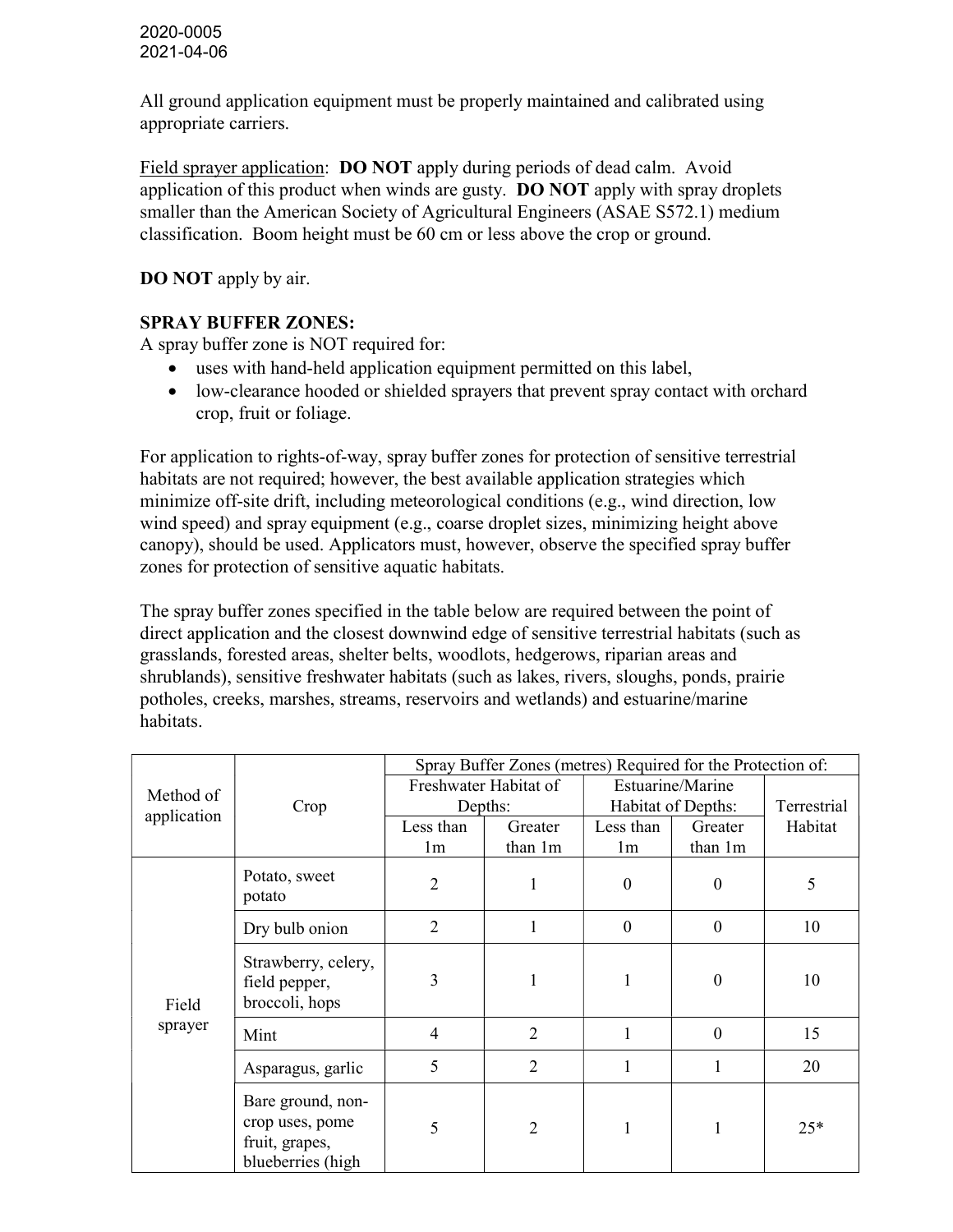| and low bush),     |  |  |
|--------------------|--|--|
| stone fruit, nut   |  |  |
| trees, caneberries |  |  |

\*Spray buffer zones for the protection of terrestrial habitats are not required for use on rights-ofway including railroad ballast, rail and hydro rights-of-way, and utility easements.

For tank mixes, consult the labels of the tank-mix partners and observe the largest (most restrictive) spray buffer zone of the products involved in the tank mixture and apply using the coarsest spray (ASAE) category indicated on the labels for those tank mix partners.

#### The spray buffer zones for this product can be modified based on weather conditions and spray equipment configuration by accessing the Spray Buffer Zone Calculator on the Pesticides portion of the Canada.ca website.

Chateau EZ Herbicide offers residual control of susceptible broadleaf and grass weeds listed on this label and assists in the control of acetolactate synthase (ALS) resistant weeds. The length of residual control is dependent on the application rate as well as on rainfall and temperature conditions. Length of residual control will decrease as temperature and precipitation increase and on soils of high organic matter and/or high clay content.

Crop injury may occur from applications made to poorly drained soil and/or applications made under cool, wet conditions. Severe crop injury will result when soils are flooded following applications of Chateau EZ Herbicide. Treated soil that is splashed onto newly emerged crops may result in temporary crop injury.

Moisture is necessary to activate Chateau EZ Herbicide in soil for residual weed control. Dry weather following applications of Chateau EZ Herbicide may reduce effectiveness. However, when adequate moisture is received after dry conditions, Chateau EZ Herbicide will control susceptible germinating weeds. Chateau EZ Herbicide may not control weeds that germinate after application but before an activating rainfall/irrigation or weeds that germinate through cracks resulting from dry soil.

When adequate moisture is not received after a Chateau EZ Herbicide application, weed control may be improved by irrigation with at least  $\frac{1}{2}$  to 1 cm of water.

Do not perform any tillage operations after application or weed control will be reduced. Weed control will be reduced if there is mechanical incorporation into the soil or if emerged weeds are controlled by cultivation.

#### Tank Mix Restrictions

When tank-mixes are permitted, read and observe all label directions, including rates and restrictions for each product used in the tank-mix. Follow the more stringent label precautionary measures for mixing, loading and applying stated on both product labels. Do not tank mix Chateau EZ Herbicide, or use in the same field, with flufenacet, metolachlor or s-metolachlor, dimethenamid or dimethenamid-p, alachlor, or acetochlor, as crop injury may occur.

#### TABLE 1. WEEDS CONTROLLED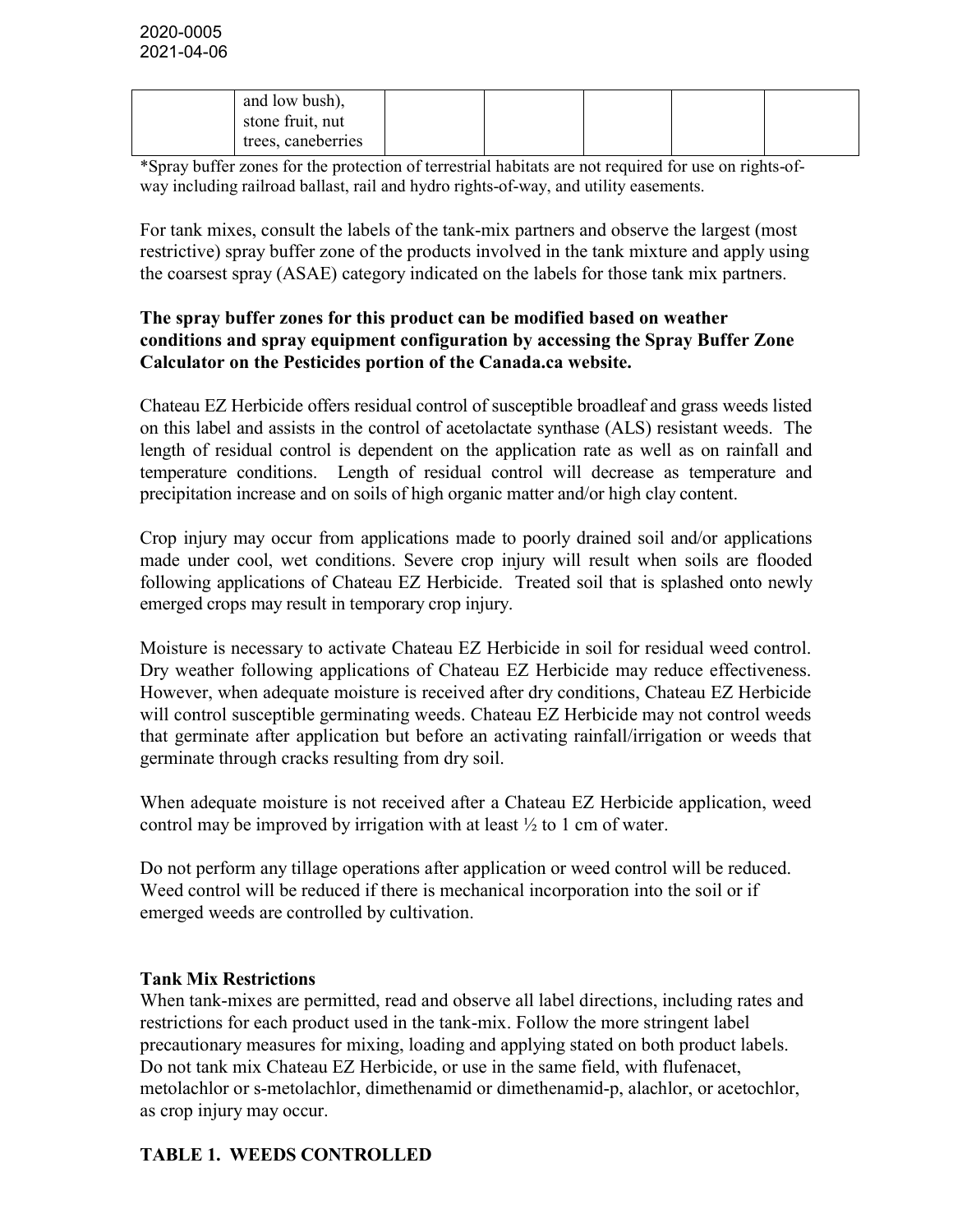| <b>Application Rate</b> | Weed Claims                                                                |
|-------------------------|----------------------------------------------------------------------------|
| (mL/ha)                 |                                                                            |
| 112                     | Suppression only:                                                          |
|                         | Redroot pigweed (Amaranthus retroflexus)                                   |
|                         | Green pigweed (Amaranthus powellii)                                        |
|                         | Common ragweed (Ambrosia artemisiifolia)                                   |
|                         | Common lamb's-quarters (Chenopodium album)                                 |
|                         | Hairy nightshade (Solanum sarachoides)                                     |
|                         | Eastern black nightshade (Solanum ptycanthum)                              |
|                         | Kochia (Kochia scoparia)                                                   |
|                         | Canada fleabane (Conyza canadensis)                                        |
| 149*-224                | Redroot pigweed (Amaranthus retroflexus)                                   |
|                         | Green pigweed (Amaranthus powellii)                                        |
|                         | Common ragweed (Ambrosia artemisiifolia)                                   |
|                         | Common lamb's-quarters (Chenopodium album)                                 |
|                         | Hairy nightshade (Solanum sarachoides)                                     |
|                         | Dandelion (Taraxacum officinale)                                           |
|                         | Eastern black nightshade (Solanum ptycanthum)                              |
|                         | Kochia (Kochia scoparia) including Group 2, 4, and 9 resistant kochia      |
|                         | Canada fleabane (Conyza canadensis)                                        |
|                         | Common chickweed (Stellaria media)                                         |
|                         | Common waterhemp (Amaranthus rudis), including biotypes resistant          |
|                         | to herbicide groups 2, 5 and 9                                             |
|                         | Palmer amaranth (Amaranthus palmeri)                                       |
|                         | Annual sowthistle (Sonchus oleraceus)                                      |
|                         | Suppression only:                                                          |
|                         | Green foxtail (Setaria viridis)                                            |
|                         | Volunteer canola (Brassica napus) including glyphosate, glufosinate and    |
|                         | imidazolinone tolerant varieties                                           |
|                         | Cleavers (Galium aparine)                                                  |
|                         | Russian thistle (Salsola spp.)                                             |
|                         | Wild Buckwheat (Polygonum convolvulus)                                     |
| 298-448                 | Redroot pigweed (Amaranthus retroflexus)                                   |
|                         | Green pigweed (Amaranthus powellii)                                        |
|                         | Common ragweed (Ambrosia artemisiifolia)                                   |
|                         | Common lamb's-quarters (Chenopodium album)                                 |
|                         | Green foxtail (Setaria viridis)                                            |
|                         | Hairy nightshade (Solanum sarachoides)                                     |
|                         | Dandelion (Taraxacum officinale)                                           |
|                         | Eastern black nightshade (Solanum ptycanthum)                              |
|                         | Kochia (Kochia scoparia) including Group 2, 4, and 9 resistant kochia      |
|                         | Canada fleabane (Conyza canadensis)                                        |
|                         | Common chickweed (Stellaria media)                                         |
|                         | Volunteer canola (Brassica napus) including glyphosate, glufosinate and    |
|                         | imidazolinone tolerant varieties                                           |
|                         | Common waterhemp ( <i>Amaranthus rudis</i> ), including biotypes resistant |
|                         | to herbicide groups 2, 5 and 9                                             |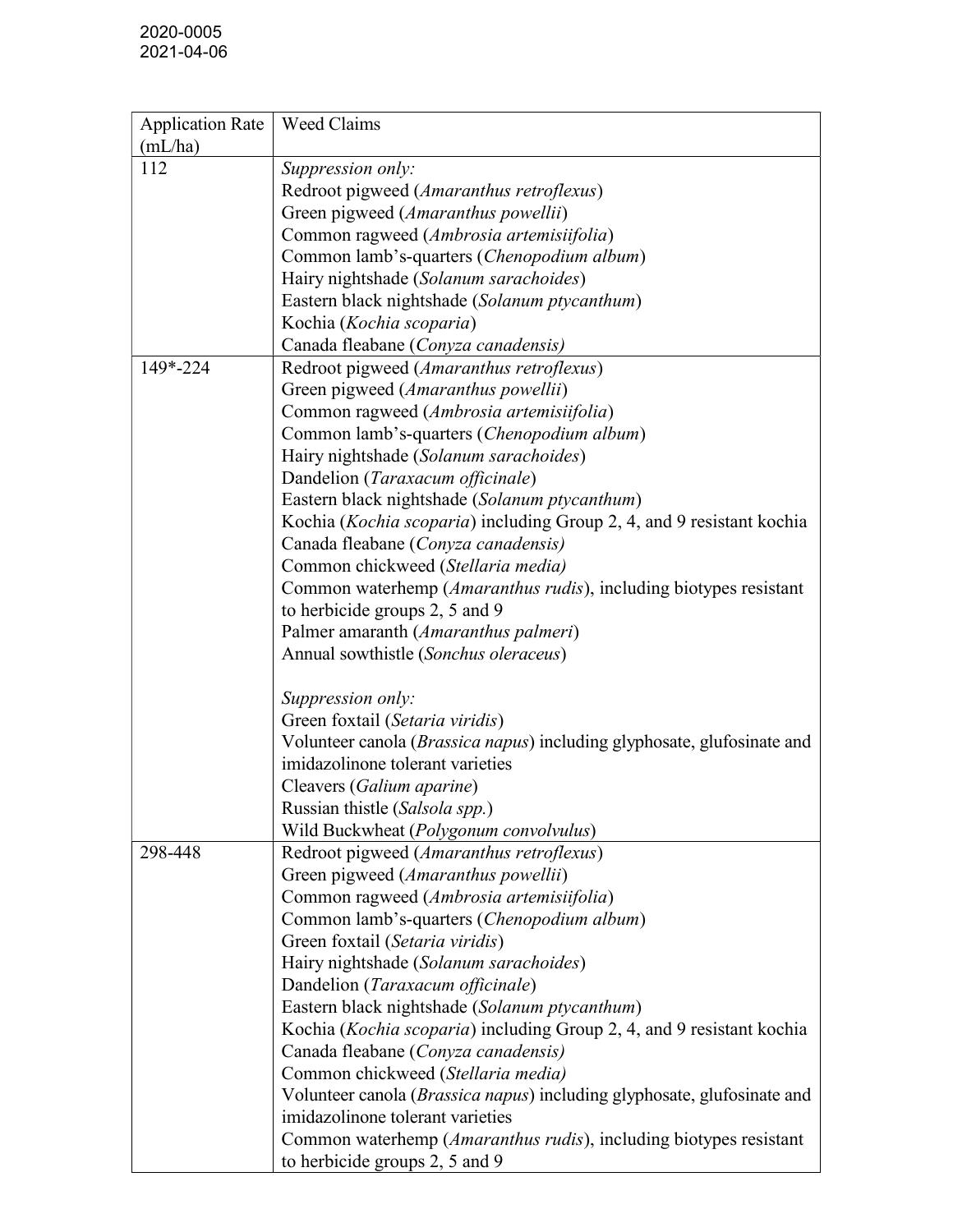| Palmer amaranth (Amaranthus palmeri)<br>Annual sowthistle (Sonchus oleraceus)                         |
|-------------------------------------------------------------------------------------------------------|
| Suppression only:<br><b>Moss</b><br>Liverwort                                                         |
| Cleavers (Galium aparine)<br>Russian thistle (Salsola spp.)<br>Wild buckwheat (Polygonum convolvulus) |

\* The rate of 149 mL/ha only provides suppression of the listed weeds in dry bulb onions grown in muck soils and medium-textured mineral soils with <5% OM

#### DIRECTIONS FOR USE IN BARE GROUND NON-CROP AREAS

Chateau EZ Herbicide, when used as directed, can be used on farms for non-selective vegetation control to maintain bare ground non-crop areas that must be kept weed-free.

- DO NOT apply by air. Apply using ground application equipment only.
- Do not apply to farm alleys or roads where traffic may result in treated dust settling onto crops or other desirable vegetation.
- Do not apply within 100 metres of non-dormant pears.
- Do not apply to powdery soils or soils that are susceptible to wind displacement unless irrigation can be applied immediately after application.
- Apply only once per growing season

| Soil Type <sup>1</sup>    | <b>RATE</b><br>(mL/ha) | <b>COMMENTS</b>                                        |
|---------------------------|------------------------|--------------------------------------------------------|
| Coarse-textured, with     | 298                    | Preemergence:                                          |
| $\leq$ 5% organic matter  |                        | Apply prior to weed emergence, in sufficient           |
|                           |                        | water for uniform coverage.                            |
| Medium- and fine-         | 448                    |                                                        |
| textured, with $\leq 5\%$ |                        | Postemergence:                                         |
| organic matter            |                        | When weeds are already emerged, apply                  |
|                           |                        | Chateau EZ Herbicide as a tank mix <sup>2</sup> with a |
|                           |                        | glyphosate, product present as isopropyl amine         |
|                           |                        | or potassium salt, at 1.2 kg a.e./ha                   |

<sup>1</sup>: Do not apply on soils with  $> 5\%$  OM.

2 : Refer to the respective tank mix partner label for additional recommendations, restrictions and precautions. Follow the most restrictive application directions for each of the tank mix partners.

The DIRECTIONS FOR USE for the uses described in this section of the label were developed by persons other than Valent Canada, Inc. under the User Requested Minor Use Label Expansion program. For these uses, Valent Canada, Inc. has not fully assessed performance (efficacy) and/or crop tolerance (phytotoxicity) under all environmental conditions or for all crop varieties when used in accordance with the label. The user should test the product on a small area first, under local conditions and using standard practices, to confirm the product is suitable for widespread application.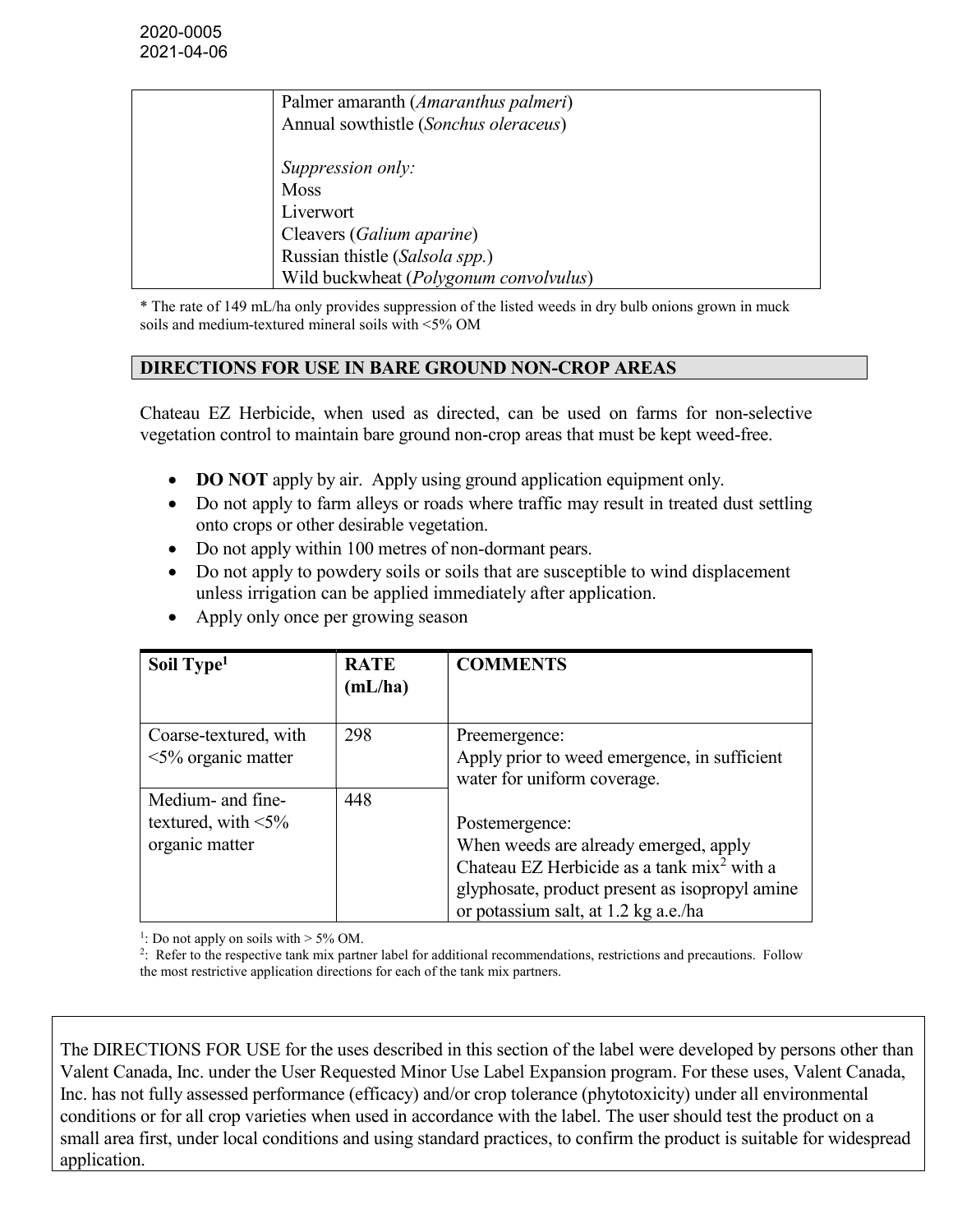# DIRECTIONS FOR USE IN DRY BULB ONION

Crop injury may occur from applications made to poorly drained soils and/or applications made under cool, wet conditions. Risk of crop injury can be minimized by using on well-drained soils. Gently irrigate after application to ensure the treated soil is not blown onto the leaf surface or onto an adjacent crop. Treated soil that is splashed or wind blown onto newly emerged crops may result in temporary crop injury.

When adequate moisture is not received after a Chateau EZ Herbicide application, weed control may be improved by irrigation with at least ½ to 1 cm of water. Weed control will be reduced if there is mechanical incorporation into the soil or if emerged weeds are controlled by cultivation.

- Avoid spray overlap as severe crop injury may occur.
- Do not apply by air.
- Apply Chateau EZ Herbicide with ground equipment using standard commercial sprayers equipped with flat fan or flood nozzles (pre-emergence applications only) designed to deliver the desired spray pressure and spray volume to ensure thorough coverage.
- Do not apply this product through any type of irrigation system.
- Severe crop injury will result when soils are flooded following applications of Chateau EZ Herbicide.
- Apply only once per growing season.
- Do not apply on soils that contain greater than 90% sand plus gravel.
- Do not apply in tank mix, except with Prowl H2O Herbicide, or with an adjuvant, or significant injury may result. Do not tank mix with other formulations of pendimethalin.
- Apply to transplanted onions between the 2-leaf and 6-leaf stage and on direct seed onions between the 3 leaf and 6-leaf stage prior to emergence of weeds.
- Use appropriate water volumes to ensure good spray coverage.
- Do not apply within 45 days of harvest.
- This product will not control emerged weeds.

| <b>DRY BULB ONION – Application Rate</b> |                   |                                |  |
|------------------------------------------|-------------------|--------------------------------|--|
| <b>Soil Type</b>                         | RATE <sup>1</sup> | <b>COMMENTS</b>                |  |
|                                          | (mL/ha)           |                                |  |
| Coarse-, medium-, and                    | 149               | Apply prior to weed emergence. |  |
| fine-textured, with $\leq 5\%$           |                   |                                |  |
| organic matter and muck                  |                   |                                |  |
| soils                                    |                   |                                |  |

<sup>1</sup> The duration of residual control may be reduced with 149 mL/ha in fine-textured soils <5% in OM.

# DIRECTIONS FOR USE IN GARLIC

Crop injury may occur from applications made to poorly drained soils and/or applications made under cool, wet conditions. Risk of crop injury can be minimized by using on well-drained soils.

When adequate moisture is not received after a Chateau EZ Herbicide application, weed control may be improved by irrigation with at least ½ to 1 cm of water. Residual weed control will be reduced if there is mechanical incorporation into the soil or if emerged weeds are controlled by cultivation.

- Avoid spray overlap as severe crop injury may occur.
- Do not apply by air.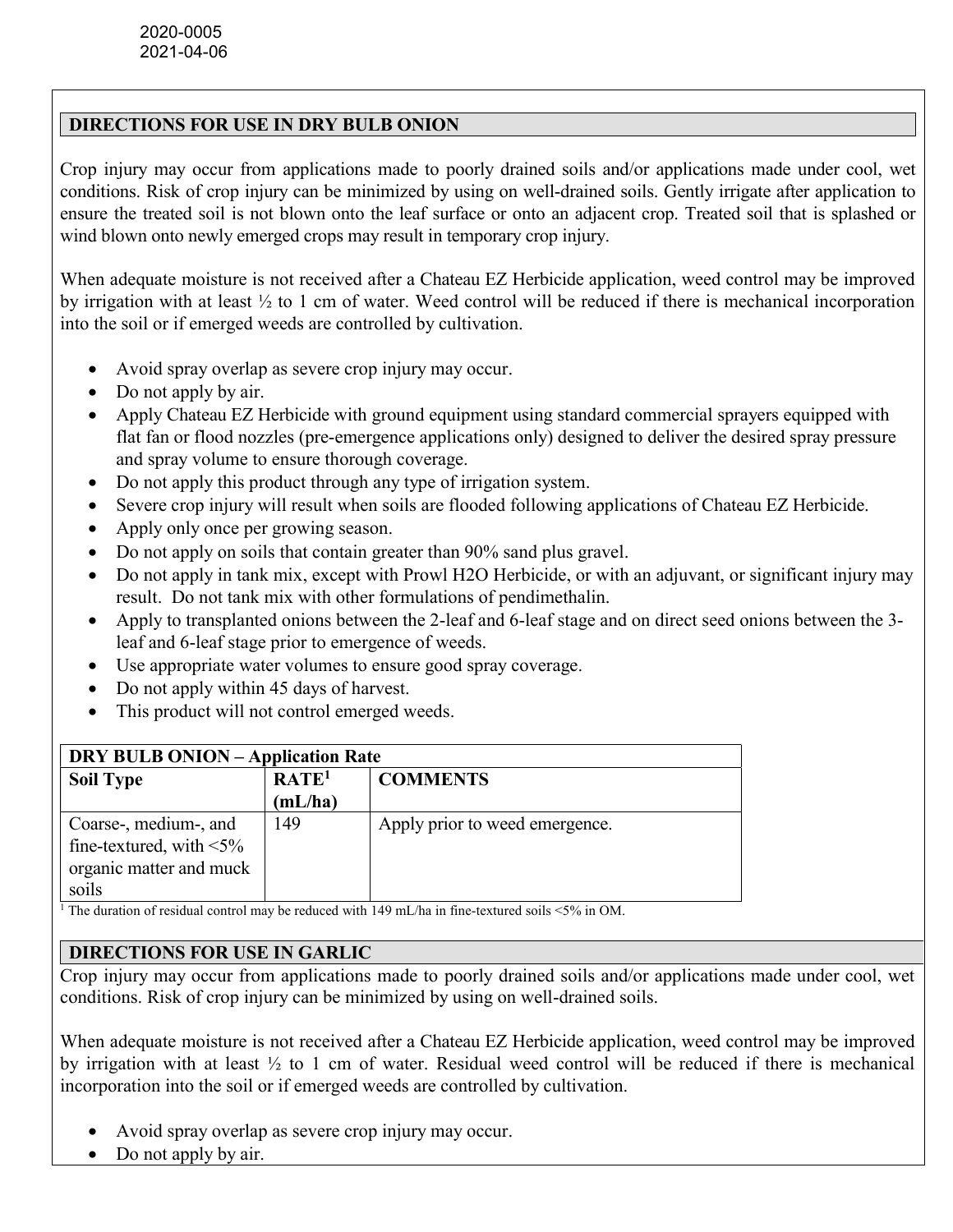- Apply Chateau EZ Herbicide with ground equipment using standard commercial sprayers equipped with flat fan or flood nozzles (pre-emergence applications only) designed to deliver the desired spray pressure and spray volume to ensure thorough coverage.
- Do not apply this product through any type of irrigation system.
- Severe crop injury will result when soils are flooded following applications of Chateau EZ Herbicide.
- Apply only once per growing season.
- Use appropriate water volumes to ensure good spray coverage.
- This product will not control emerged weeds.
- Apply prior to emergence of garlic, and within 3 days after planting garlic.

| <b>GARLIC - Application Rates</b>                            |                        |                                                                                    |
|--------------------------------------------------------------|------------------------|------------------------------------------------------------------------------------|
| Soil Type <sup>1</sup>                                       | <b>RATE</b><br>(mL/ha) | <b>COMMENTS</b>                                                                    |
| Coarse-textured, with $\leq 5\%$ organic matter              | 298                    | Apply prior to weed emergence.                                                     |
| Medium- and fine-textured, with $\leq 5\%$ organic<br>matter | 448                    | Apply prior to emergence of garlic,<br>and within 3 days after planting<br>garlic. |

<sup>1</sup>: Do not apply on soils with  $>$  5% OM.

# DIRECTIONS FOR USE IN POTATO – Western Canada only

Use of Chateau EZ Herbicide is limited to Manitoba, Saskatchewan, Alberta, and British Columbia. Do not use on potato in other provinces.

Significant crop injury may occur from applications made to poorly drained soils and/or applications made under cool, wet conditions. Severe crop injury will result when soils are flooded following applications of Chateau EZ Herbicide. Treated soil that is splashed onto newly emerged crops may result in temporary crop injury.

Moisture is necessary to activate Chateau EZ Herbicide in soil for residual weed control. Dry weather following applications of Chateau EZ Herbicide may reduce effectiveness. Chateau EZ Herbicide must be activated before crop emergence (cracking) or serious crop injury could occur. Irrigation with at least ½ to 1 cm of water is recommended before ground crack occurs.

However, when adequate moisture is received after dry conditions, Chateau EZ Herbicide will control susceptible germinating weeds listed on this label. Chateau EZ Herbicide may not control weeds that germinate after application but before an activating rainfall/irrigation or weeds that germinate through cracks resulting from dry soil.

# GENERAL INSTRUCTIONS and PRECAUTIONS

- Do not apply more than 112 mL Chateau EZ Herbicide per hectare during a single growing season.
- Do not apply after cracking. This will result in severe injury.
- Do not apply this product through any type of irrigation system.
- Use appropriate water volumes to ensure good spray coverage.
- Mechanical incorporation into the soil or disturbance of the soil surface will reduce weed control.
- Chateau EZ Herbicide may be applied to potatoes after hilling for the preemergence suppression of labelled weeds. A minimum of 5 cm of soil must cover the vegetative portion of the potato plant at the time of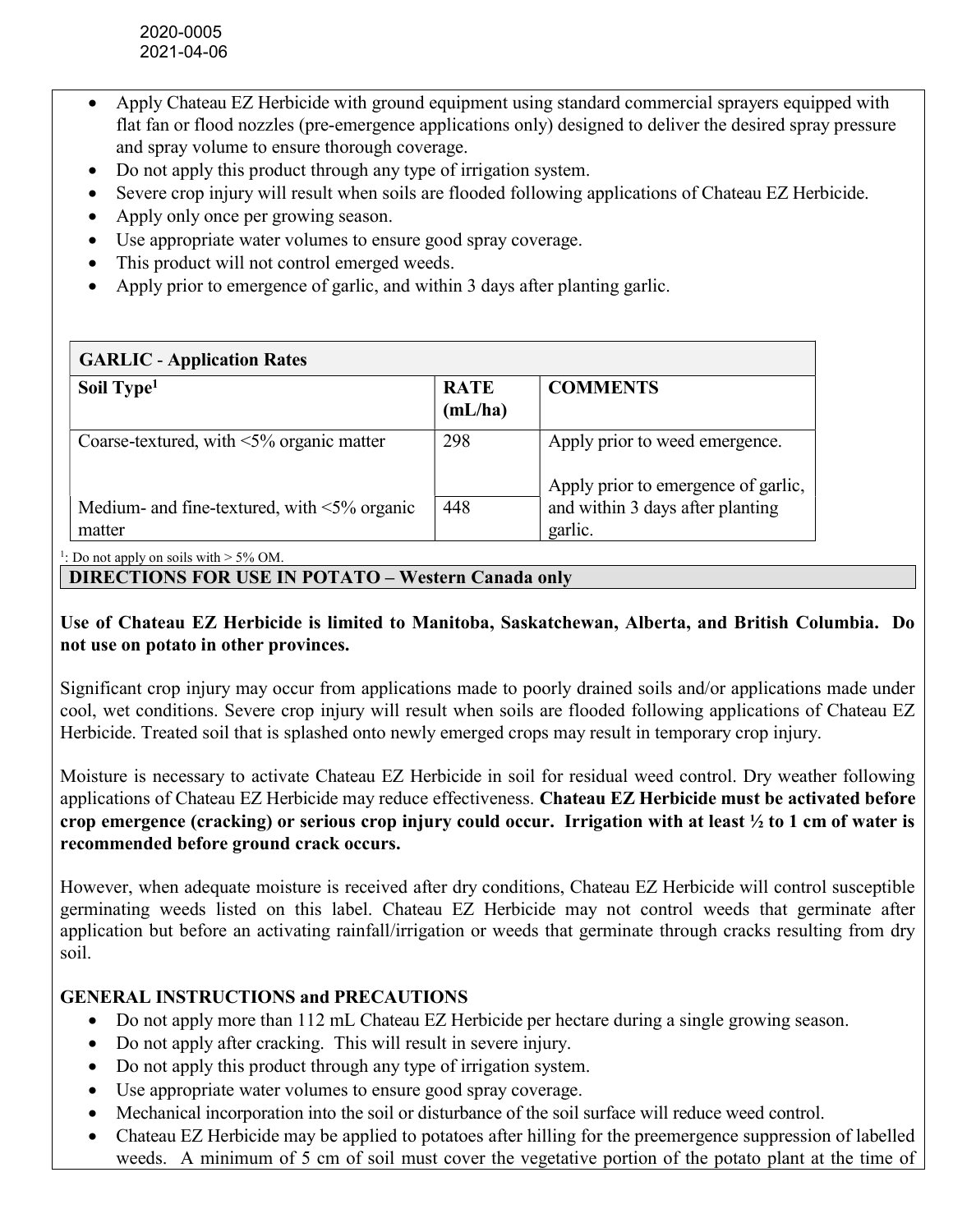Chateau EZ Herbicide application. Application to potatoes with less than 5 cm of soil covering the vegetative portion of the potato may result in unacceptable crop injury.

 Suppression of the weeds that emerge post-hilling will not be achieved if applications are made prior to hilling. Crop injury may occur if Chateau EZ Herbicide is applied at hilling.

| <b>POTATO-</b> Application Rates                |                   |                                |  |  |
|-------------------------------------------------|-------------------|--------------------------------|--|--|
| Soil Type <sup>1</sup>                          | RATE <sup>2</sup> | <b>COMMENTS</b>                |  |  |
|                                                 | (mL/ha)           |                                |  |  |
| Coarse-, medium-, and fine-textured, with   112 |                   | Apply prior to weed emergence. |  |  |
| $\leq 5\%$ organic matter                       |                   |                                |  |  |

<sup>1</sup>: Do not apply on soils with  $>$  5% OM.

<sup>2</sup>The duration of residual control may be reduced with  $112$  mL/ha in fine-textured soils <5% in OM.

### DIRECTIONS FOR USE ON SWEET POTATO

Significant crop injury may occur from applications made to poorly drained soils and/or applications made under cool, wet conditions. Severe crop injury will result when soils are flooded following applications of Chateau EZ Herbicide. Treated soil that is splashed onto newly emerged crops may result in temporary crop injury.

Moisture is necessary to activate Chateau EZ Herbicide in soil for residual weed control. Dry weather following applications of Chateau EZ Herbicide may reduce effectiveness. However, when adequate moisture is received after dry conditions, Chateau EZ Herbicide will control susceptible germinating weeds listed on this label. Chateau EZ Herbicide may not control weeds that germinate after application but before an activating rainfall/irrigation or weeds that germinate through cracks resulting from dry soil.

- Do not apply more than 112 mL of Chateau EZ Herbicide per hectare during a single growing season.
- Apply to sweet potato field prior to transplanting sweet potatoes. Do not apply after sweet potato slips have been transplanted.
- Do not plant greenhouse grown transplants/slips into Chateau EZ Herbicide-treated fields.
- Do not use on any sweet potato variety other than "Beauregard", unless user has tested Chateau EZ Herbicide on other variety and has found crop tolerance to be acceptable.
- Do not apply as part of any tank mix, if tank mix is applied before transplanting.
- Use appropriate water volumes to ensure good spray coverage.

| <b>SWEET POTATO- Application Rates</b>               |                   |                                              |
|------------------------------------------------------|-------------------|----------------------------------------------|
| Soil Type <sup>1</sup>                               | RATE <sup>2</sup> | <b>COMMENTS</b>                              |
|                                                      | (mL/ha)           |                                              |
| Coarse-, medium-, and fine-textured, with $\leq 5\%$ | 112               | Apply prior to transplanting sweet potatoes, |
| organic matter                                       |                   | and prior to weed emergence.                 |
|                                                      |                   |                                              |

<sup>1</sup>: Do not apply on soils with  $> 5\%$  OM.

<sup>2</sup>The duration of residual control may be reduced with 112 mL/ha in fine-textured soils <5% in OM.

# DIRECTIONS FOR USE IN POME FRUIT (APPLE AND PEAR) AND GRAPE

Crop injury may occur from applications made to poorly drained soils and/or applications made under cool, wet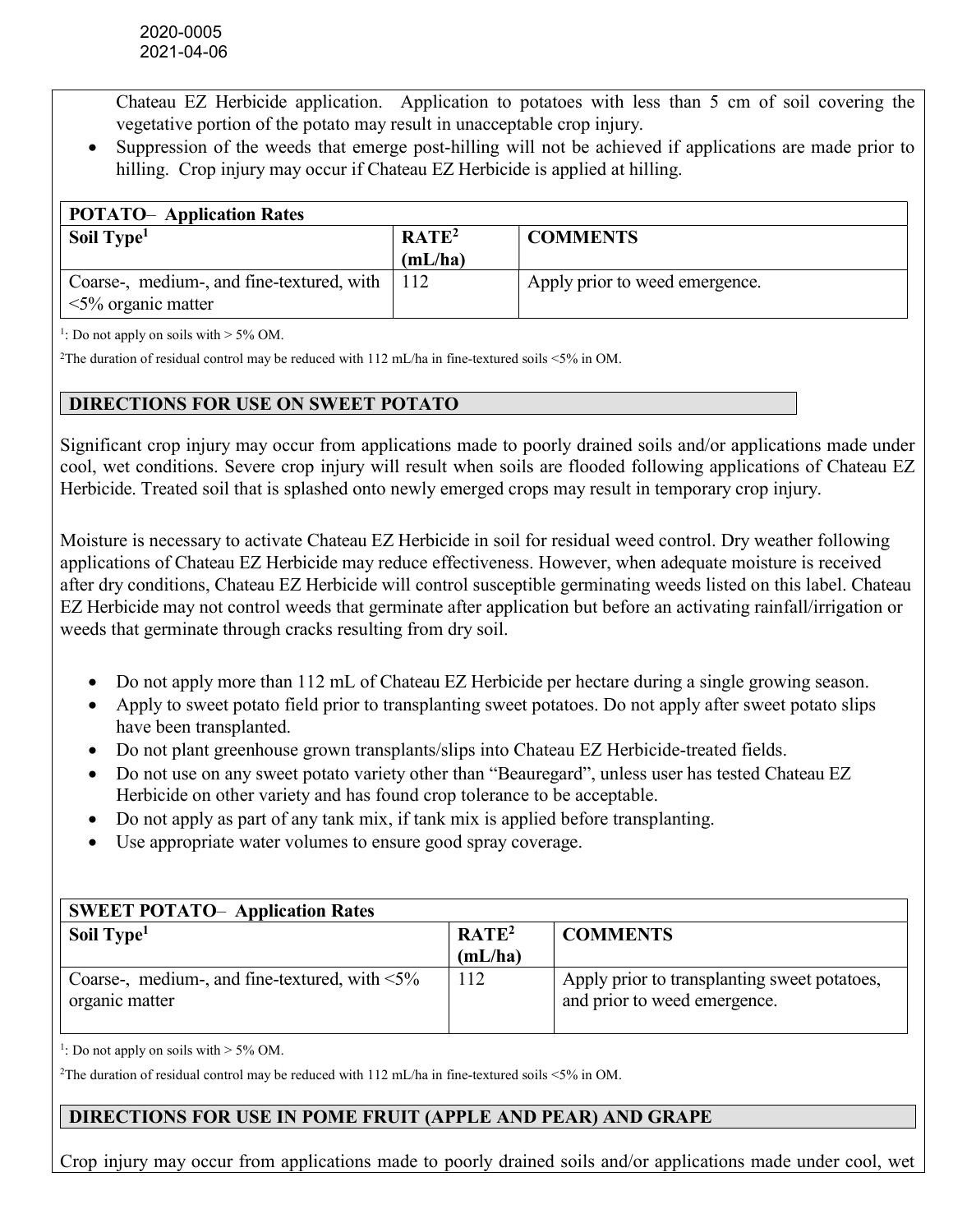conditions. Risk of crop injury can be minimized by using on well-drained soils.

When adequate moisture is not received after a Chateau EZ Herbicide application, weed control may be improved by irrigation with at least ½ to 1 cm of water. Residual weed control will be reduced if there is mechanical incorporation into the soil or if emerged weeds are controlled by cultivation.

- Chateau EZ Herbicide should be tank mixed with glyphosate, present as isopropyl amine or potassium salt, for control of emerged weeds. Refer to the respective tank mix partner label for rates, additional recommendations, restrictions and precautions. Follow the most restrictive label limitations and precautions of the tank mix product(s) being used.
- Only apply to healthy, established trees. Do not apply when plants are under stress from insects, diseases, animals or winter injury, planting shock or any other stresses.
- Chateau EZ Herbicide should be applied as a uniform broadcast application to the orchard floor or as a uniform band directed at the base of the trunk or vine.
- Do not make more than two applications in a growing season.
- Do not make a sequential application within 30 days of the first application.
- Avoid direct or indirect spray contact to foliage and green bark (including non-barked vines; with the exception of undesirable suckers).
- Use an appropriate water volume to ensure thorough spray coverage.
- Do not apply to farm alleys or roads where traffic may result in treated dust settling onto crops or other desirable vegetation.
- Do not apply within 100 metres of non-dormant pears.
- Do not apply to powdery soils or soils that are susceptible to wind displacement unless irrigation can be applied immediately after application.
- Do not apply by air. Apply using ground application equipment only.

# APPLICATION TO POME FRUIT (Apple and Pear):

- Do not apply to apple or pear trees established less than one year, unless protected from spray contact by non-porous wraps, grow tubes or waxed container.
- For apples, do not apply after budbreak unless using hooded or shielded application equipment and applicator can ensure spray drift will not come in contact with crop fruit or foliage.
- Do not apply within 60 days of harvest.
- All applications to pears, or within 100 metres of pears, must be made after final harvest in the fall or prior to 2 months before budbreak in the spring.
- Apply to dormant pears only.

# APPLICATION TO GRAPE:

- Do not apply to grapes established less than 2 years.
- Do not apply to grapes that are not trellised or staked unless they are free standing.
- Do not apply within 60 days of harvest.
- New plantings of "own-rooted varieties", such as *Concord*, should be planted so that all roots are a minimum of 20 cm below the soil surface to be treated. In some situations, this may require hilling soil around newly planted vines so that the settled depth of the hill will be 10-12.5 cm above the vineyard floor.

# Juice, Raisin and Wine Grapes – Application Timing

 Do not apply during the period after budbreak through final harvest, unless using shielded application equipment and applicator can ensure spray drift will not come in contact with crop fruit or foliage.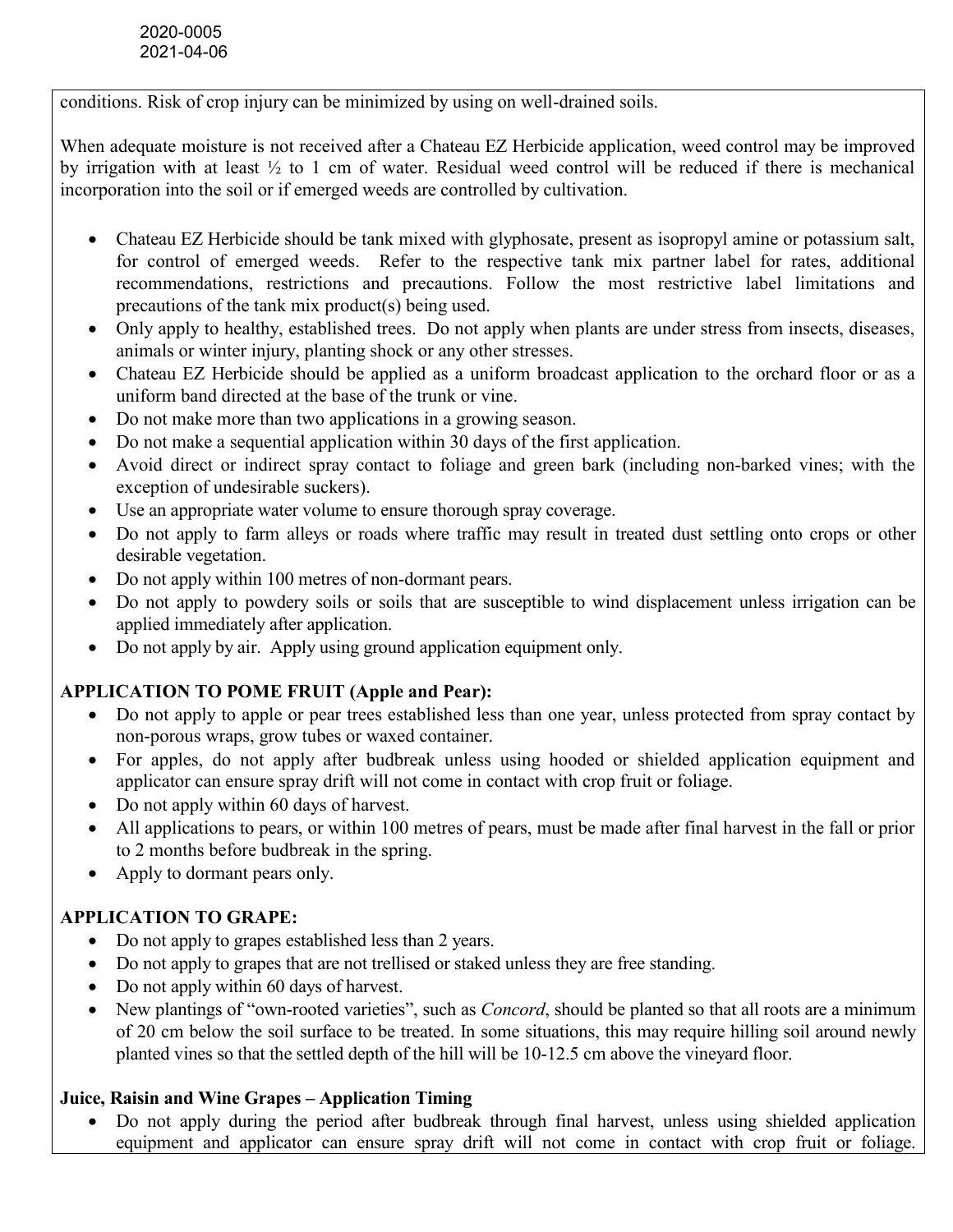UNACCEPTABLE CROP INJURY MAY OCCUR IF THIS PRODUCT COMES INTO CONTACT WITH NON-DORMANT STRUCTURES. Shielded applications during this time period should not be made with glyphosate, or products containing glyphosate.

### Table Grapes – Application Timing

- Chateau EZ Herbicide may be applied during the period following final harvest in the fall.
- Do not apply after budbreak in the spring.

| POME FRUIT (APPLE AND PEAR) AND GRAPE - Application Rates    |                        |                                                                                                                                                                                                             |  |
|--------------------------------------------------------------|------------------------|-------------------------------------------------------------------------------------------------------------------------------------------------------------------------------------------------------------|--|
| Soil Type <sup>1</sup>                                       | <b>RATE</b><br>(mL/ha) | <b>COMMENTS</b>                                                                                                                                                                                             |  |
| Coarse-textured, with $\leq 5\%$ organic matter              | 298                    | Preemergence:<br>Apply prior to weed emergence.                                                                                                                                                             |  |
| Medium- and fine-textured, with $\leq 5\%$<br>organic matter | 448                    | Postemergence:<br>When weeds are already emerged, apply<br>Chateau EZ Herbicide as a tank mix <sup>2</sup> with a<br>glyphosate product, present as isopropyl<br>amine or potassium salt, at 1.2 kg a.e./ha |  |

<sup>1</sup>: Do not apply on soils with  $> 5\%$  OM.

2 : Refer to the respective tank mix partner label for additional recommendations, restrictions and precautions. Follow the most restrictive application directions for each of the tank mix partners.

### DIRECTIONS FOR USE IN NUT TREES (INCLUDING ALMOND, BEECH NUT, BUR OAK, BUTTERNUT, CASHEW, CHESTNUT, CHINQUAPIN, FILBERT [HAZELNUT], GINKO, HEART NUT, HICKORY NUT, JAPANESE HORSE-CHESTNUT, MONKEY PUZZLE,PECAN, PINE NUTS, WALNUT [BLACK AND ENGLISH], YELLOWHORN, CULTIVARS AND VARIETIES AND/OR HYBRIDS OF THESE)

Crop injury may occur from applications made to poorly drained soils and/or applications made under cool, wet conditions. Risk of crop injury can be minimized by using on well-drained soils.

When adequate moisture is not received after a Chateau EZ Herbicide application, weed control may be improved by irrigation with at least ½ to 1 cm of water. Weed control will be reduced if there is mechanical incorporation into the soil or if emerged weeds are controlled by cultivation.

- Chateau EZ Herbicide should be applied as a uniform broadcast application to the orchard floor or as a uniform band directed under the tree canopy to the base of the trunk.
- Do not apply to trees established less than one year, unless protected from spray contact by non-porous wraps, grow tubes or waxed containers.
- Avoid direct or indirect spray contact to foliage and green bark.
- Apply after bud break through final harvest using shielded application equipment if the applicator can ensure the spray drift will not come into contact with non-target vegetation, crop fruit and/or foliage.
- Do not make more than two applications in a growing season.
- Do not make a sequential application within 30 days of the first application.
- Do not apply within 60 days of harvest.
- Use an appropriate water volume to ensure thorough spray coverage.
- Do not apply to farm alleys or roads where traffic may result in treated dust settling onto crops or other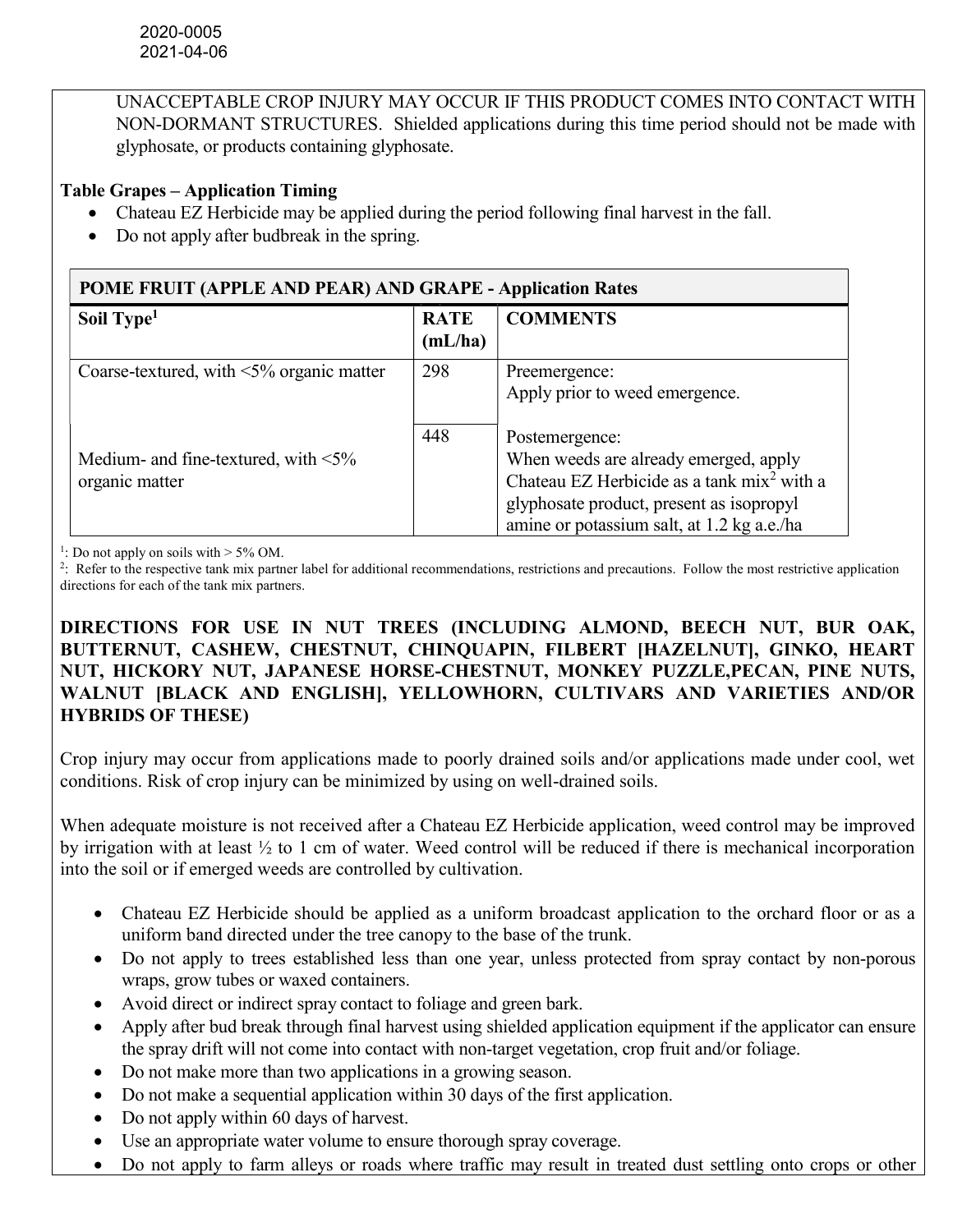desirable vegetation.

- Do not apply within 100 metres of non-dormant pears.
- Do not apply to powdery soils or soils that are susceptible to wind displacement unless irrigation can be applied immediately after application.
- Do not apply by air. Apply using ground application equipment only.

# NUT TREES (INCLUDING ALMOND, BEECH NUT, BUR OAK, BUTTERNUT, CASHEW, CHESTNUT, CHINQUAPIN, FILBERT [HAZELNUT], GINKO, HEART NUT, HICKORY NUT, JAPANESE HORSE-CHESTNUT, MONKEY PUZZLE,PECAN, PINE NUTS, WALNUT [BLACK AND ENGLISH], YELLOWHORN, CULTIVARS AND VARIETIES AND/OR HYBRIDS OF THESE) - Application Rates

| Soil Type <sup>1</sup>                                                                                                                      | <b>RATE</b><br>(mL/ha) | <b>COMMENTS</b>                |
|---------------------------------------------------------------------------------------------------------------------------------------------|------------------------|--------------------------------|
| Coarse-textured, with $\leq 5\%$ organic matter                                                                                             | 298                    | Apply prior to weed emergence. |
| Medium- and fine-textured, with $\leq 5\%$ organic<br>matter<br>$\mathbf{D}_{\text{c}}$ and contract is set to $\mathbf{D}$ or $\mathbf{D}$ | 448                    |                                |

<sup>1</sup>: Do not apply on soils with  $>$  5% OM.

# DIRECTIONS FOR USE IN STRAWBERRY

Crop injury may occur from applications made to poorly drained soils and/or applications made under cool, wet conditions. Severe crop injury will result when soils are flooded following applications of Chateau EZ Herbicide. Risk of crop injury can be minimized by using on well-drained soils.

When adequate moisture is not received after a Chateau EZ Herbicide application, weed control may be improved by irrigation with at least ½ to 1 cm of water. Weed control will be reduced if there is mechanical incorporation into the soil or if emerged weeds are controlled by cultivation.

- Do not make more than one application per growing season.
- Use an appropriate water volume to ensure thorough spray coverage.
- Do not apply this product through any type of irrigation system.
- Do not allow spray drift to come in contact with fruit or foliage.
- Application after fruit set may result in spotting of fruit and should be avoided. Do not apply after fruit set.
- Unacceptable crop injury, including yield loss, may occur if this product comes into contact with nondormant structures.

| <b>STRAWBERRY – Application Rate</b> |                  |                 |
|--------------------------------------|------------------|-----------------|
| Soil Type <sup>1</sup>               | Rates<br>(mL/ha) | <b>COMMENTS</b> |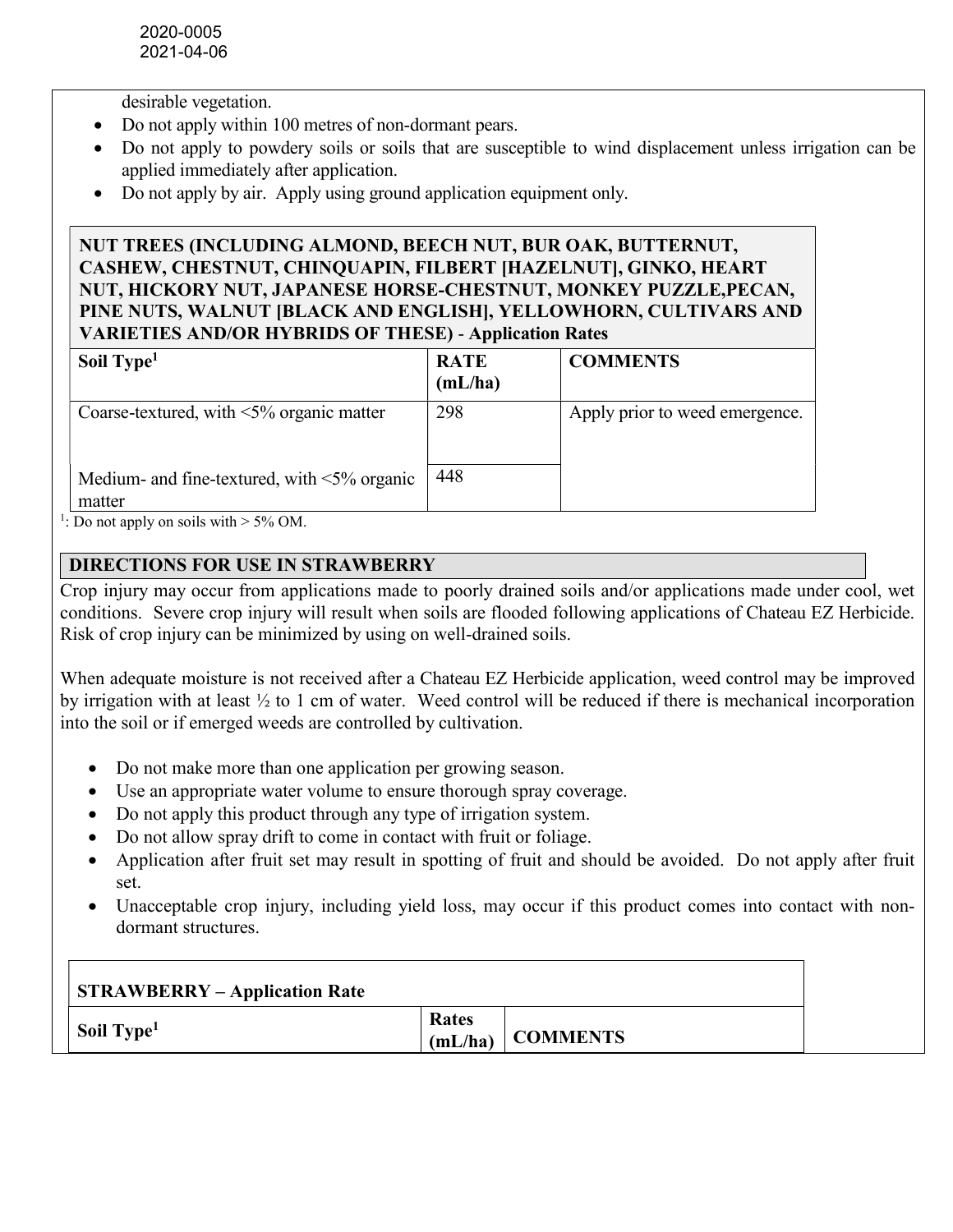| Coarse-, medium-, and fine-textured, with | 224 | Apply prior to weed emergence.     |  |
|-------------------------------------------|-----|------------------------------------|--|
| $\leq$ 5% organic matter                  |     |                                    |  |
|                                           |     | Broadcast applications may be made |  |
|                                           |     | to dormant strawberries.           |  |
|                                           |     |                                    |  |
|                                           |     | For non-dormant strawberries,      |  |
|                                           |     | applications must be made to row   |  |
|                                           |     | middles only, using a hooded or    |  |
|                                           |     | shielded sprayer.                  |  |

<sup>1</sup>: Do not apply on soils with  $>$  5% OM.

# DIRECTIONS FOR USE IN HOPS

Chateau EZ Herbicide can be used in hops for preemergence weed control as well as for sucker control.

Crop injury may occur from applications made to poorly drained soils and/or applications made under cool, wet conditions. Severe crop injury will result when soils are flooded following applications of Chateau EZ Herbicide. Risk of crop injury can be minimized by using on well-drained soils.

When adequate moisture is not received after a Chateau EZ Herbicide application, weed control may be improved by irrigation with at least ½ cm of water. Residual weed control will be reduced if there is mechanical incorporation into the soil or if emerged weeds are controlled by cultivation.

- Do not apply more than 448 mL/ha in a single application. Do not apply more than 448 mL/ha per season.
- Do not allow spray to contact green stem (unless used for sucker control), foliage, flowers, or cones, or unacceptable injury may occur.
- Do not apply within 30 days of harvest.
- Do not use with an adjuvant.
- Use an appropriate water volume to ensure thorough coverage.
- Do not apply by air. Apply using ground application equipment only.

# TIMING TO HOPS FOR SUCKER CONTROL

Apply Chateau EZ Herbicide as a directed application after hops have reached a minimum of 1.8m (6 ft) in height for sucker control. Application should be directed to the lower 0.6m (2 ft) of the hops.

# TIMING TO HOPS FOR PREEMERGENCE WEED CONTROL

Apply Chateau EZ Herbicide as a 30-45 cm (1-1.5 ft) band to each side of the hop row. Apply to dormant hops in the fall to ensure time for rain incorporation and activation. If weeds are emerged at the time of application, tank mix Chateau EZ Herbicide with a labeled burndown herbicide, such as carfentrazone-ethyl, to assist with control of emerged weeds. Do not mow or rake over treated areas, as dust created by mowing may drift to sensitive crops or vegetation, resulting in injury.

| <b>HOPS</b> - Application Rates |                        |                 |
|---------------------------------|------------------------|-----------------|
| Soil Type <sup>1</sup>          | <b>RATE</b><br>(mL/ha) | <b>COMMENTS</b> |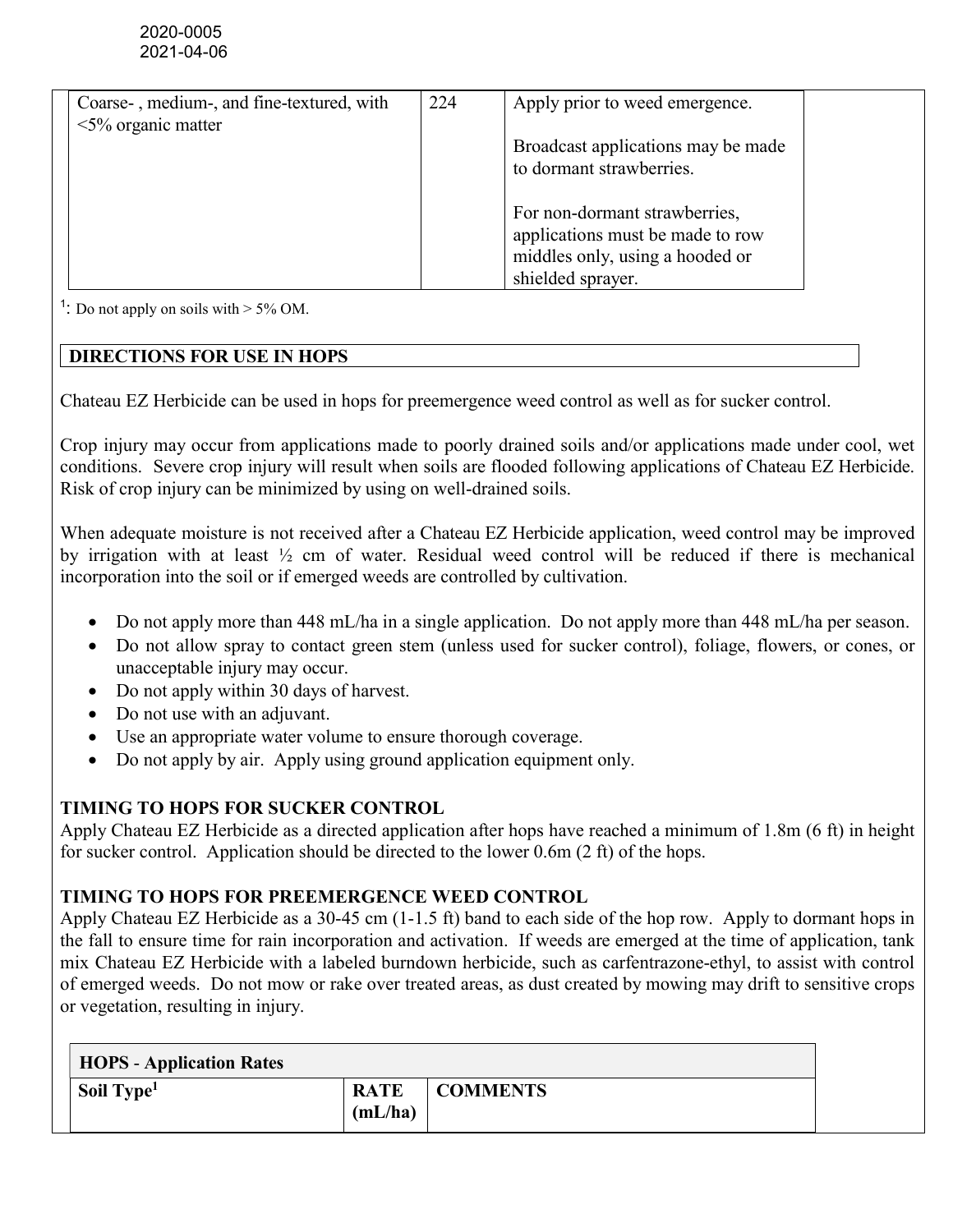| Coarse-textured, with $\leq 5\%$ organic | 298 | Fall Application: Apply prior to weed emergence.    |  |
|------------------------------------------|-----|-----------------------------------------------------|--|
| matter                                   |     |                                                     |  |
|                                          |     | Postemergence:                                      |  |
|                                          | 448 | When weeds are already emerged, apply Chateau       |  |
|                                          |     | EZ Herbicide as a tank $mix^2$ with carfent razone- |  |
| Medium-and fine-textured, with           |     | ethyl                                               |  |
| $\leq$ 5% organic matter                 |     | Apply only to dormant hops.                         |  |

<sup>1</sup>: Do not apply on soils with  $> 5\%$  OM.

### DIRECTIONS FOR USE IN MINT (PEPPERMINT AND SPEARMINT)

Crop injury may occur from applications made to poorly drained soils and/or applications made under cool, wet conditions. Severe crop injury may result when soils are flooded following applications of Chateau EZ Herbicide. Risk of crop injury can be minimized by using on well-drained soils. Gently irrigate after application to ensure the treated soil is not blown onto the leaf surface or onto an adjacent crop. Treated soil that is splashed or wind blown onto newly emerged crops may result in temporary crop injury.

When adequate moisture is not received after a Chateau EZ Herbicide application, weed control may be improved by irrigation with at least ½ to 1 cm of water. Weed control will be reduced if there is mechanical incorporation into the soil or if emerged weeds are controlled by cultivation.

- Do not apply by air.
- Do not apply this product through any type of irrigation system.
- Use appropriate water volumes to ensure good spray coverage.
- For preemergence weed control. This product will not control emerged weeds.
- Apply only once per season.
- Apply Chateau EZ Herbicide at 298 mL/ha in the spring, prior to weed emergence.
- Apply only as a spring application to dormant mint prior to the emergence of new growth. Application to non-dormant mint may result in unacceptable crop injury.
- Do not apply within 80 days of harvest.
- Do not apply to row or baby mint, use only on established mint.
- Do not apply to mint that has been weakened by diseases, insects, nematodes, drought, soil salts, high soil pH, previous pesticides, winter injury or double cutting, as severe injury may occur. Apply only to healthy vigorous mint with undamaged rhizomes.
- Apply in the spring prior to emergence of new growth.
- Do not apply to stands established longer than 3 years.

Many weather related factors, including high wind, splashing or heavy rains or cool conditions at or near mint emergence, may result in mint injury in fields treated with Chateau EZ Herbicide. User should assume these risks before using Chateau EZ Herbicide.

| <b>MINT</b> – Application Rate                  |             |                                         |  |
|-------------------------------------------------|-------------|-----------------------------------------|--|
| <b>Soil Type</b>                                | <b>RATE</b> | <b>COMMENTS</b>                         |  |
|                                                 | (mL/ha)     |                                         |  |
| Coarse textured, with $\leq 5\%$ organic matter | 298         | Apply only to established, dormant mint |  |
|                                                 |             | for preemergence control of weeds.      |  |
|                                                 |             | Application to non-dormant mint or to   |  |
|                                                 |             | baby (row) mint (time from planting of  |  |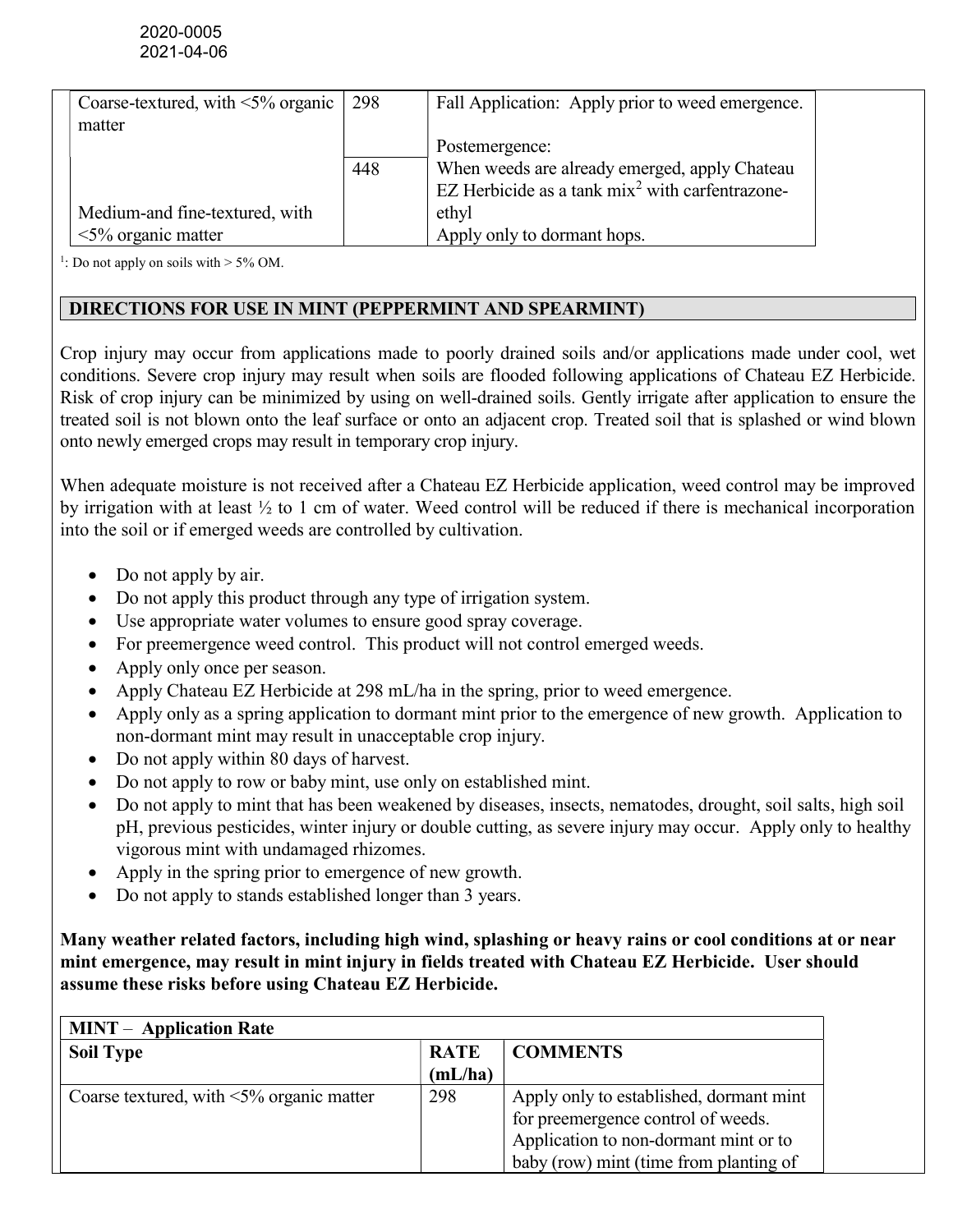| mint roots through the first cutting), may<br>result in unacceptable crop injury.                                                                                                                                                                                                                                                      |
|----------------------------------------------------------------------------------------------------------------------------------------------------------------------------------------------------------------------------------------------------------------------------------------------------------------------------------------|
| Apply Chateau EZ Herbicide for<br>residual preemergence weed control as a<br>single spring application.                                                                                                                                                                                                                                |
| Fields plowed or harrowed after a<br>Chateau EZ Herbicide application will<br>result in less effective preemergence<br>activity. In furrow-irrigated fields,<br>corrugating that is done after a Chateau<br>EZ Herbicide application will expose<br>untreated soil and break the herbicide<br>barrier, resulting in poor weed control. |

### DIRECTIONS FOR USE IN LOWBUSH BLUEBERRY

Crop injury may occur from applications made to poorly drained soils and/or applications made under cool, wet conditions. Risk of crop injury can be minimized by using on well-drained soils.

When adequate moisture is not received after a Chateau EZ Herbicide application, weed control may be improved by irrigation with at least ½ to 1 cm of water. Weed control will be reduced if there is mechanical incorporation into the soil or if emerged weeds are controlled by cultivation.

- All applications should be made to dormant lowbush blueberries. Unacceptable crop injury, including yield loss, may occur if this product comes into contact with non-dormant structures.
- Do not make more than two applications in a growing season. Do not make a sequential application within 30 days of the first application. Apply Chateau EZ Herbicide to dormant plants in the sprout year (spring and/or fall) or as a dormant post-harvest (fall).
- Apply in adequate water volume to ensure thorough coverage.
- Do not apply by air. Apply using ground application equipment only.

| <b>LOWBUSH BLUEBERRY - Application Rates</b>                 |                        |                                |  |
|--------------------------------------------------------------|------------------------|--------------------------------|--|
| Soil Type <sup>1</sup>                                       | <b>RATE</b><br>(mL/ha) | <b>COMMENTS</b>                |  |
| Coarse-textured, with $\leq 5\%$ organic matter              | 149                    | Apply prior to weed emergence. |  |
| Medium- and fine-textured, with $\leq 5\%$<br>organic matter | 224                    |                                |  |

<sup>1</sup>: Do not apply on soils with  $>$  5% OM.

#### DIRECTIONS FOR USE IN CROP SUBGROUP 13-07A: CANEBERRY

Crop injury may occur from applications made to poorly drained soils and/or applications made under cool, wet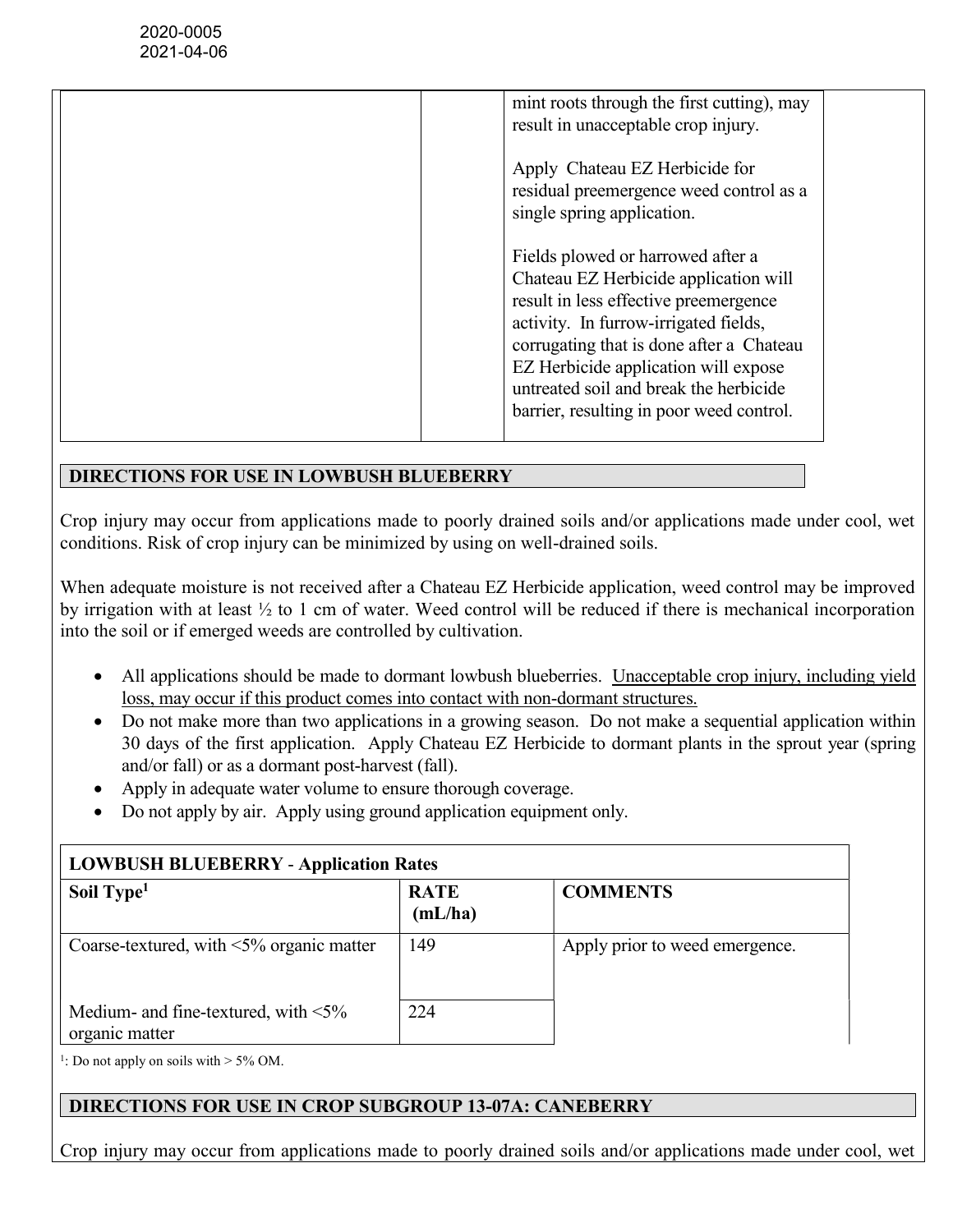conditions. Risk of crop injury can be minimized by using on well-drained soils.

When adequate moisture is not received after a Chateau EZ Herbicide application, weed control may be improved by irrigation with at least ½ to 1 cm of water. Residual weed control will be reduced if there is mechanical incorporation into the soil or if emerged weeds are controlled by cultivation.

- Chateau EZ Herbicide should be applied as a uniform broadcast application to the orchard floor or as a uniform band directed at the base of the canes.
- Do not make more than two applications in a growing season.
- Do not make a sequential application within 30 days of the first application.
- Do not apply within 7 days of harvest.
- Avoid direct or indirect spray contact to foliage and green canes.
- The preferred application timing for Chateau EZ Herbicide is in the fall to maximize the potential for rainfall to activate and set the herbicide.
- Do not apply over the top of crop or allow spray to come in contact with crop as a result of application or drift.
- Use an appropriate water volume to ensure thorough spray coverage.
- Do not apply to farm alleys or roads where traffic may result in treated dust settling onto crops or other desirable vegetation.
- Do not apply within 100 metres of non-dormant pears.
- Do not apply to powdery soils or soils that are susceptible to wind displacement unless irrigation can be applied immediately after application.
- Do not apply by air. Apply using ground application equipment only.
- Members of Crop Subgroup 13-07A: Caneberry may vary in their tolerance to herbicides, including Chateau EZ Herbicide. Since not all caneberry cultivars, varieties and/or hybrids have been tested for tolerance to Chateau EZ Herbicide, first use should be limited to a small area of each cultivar, variety and/or hybrid to confirm tolerance prior to adoption as a general field practice.

# CROP SUBGROUP 13-07A: CANEBERRY (including Blackberry, Loganberry, and Raspberry, black and red, Wild raspberry, Cultivars, varieties and/or hybrids of these) - Application Rates

| Soil Type <sup>1</sup>                                                   | $RATE$ (mL/ha) | <b>COMMENTS</b>                                 |
|--------------------------------------------------------------------------|----------------|-------------------------------------------------|
| Coarse, medium, and fine-<br>textured, with $\leq 5\%$ organic<br>matter | 448            | Preemergence:<br>Apply prior to weed emergence. |

<sup>1</sup>: Do not apply on soils with  $>$  5% OM.

#### DIRECTIONS FOR USE IN CELERY

Crop injury may occur from applications made to poorly drained soils and/or applications made under cool, wet conditions. Risk of crop injury can be minimized by using on well-drained soils. Gently irrigate after application to ensure the treated soil is not blown onto the leaf surface or onto an adjacent crop. Treated soil that is splashed or wind blown onto newly emerged crops may result in temporary crop injury.

When adequate moisture is not received after a Chateau EZ Herbicide application, weed control may be improved by irrigation with at least ½ to 1 cm of water. Weed control will be reduced if there is mechanical incorporation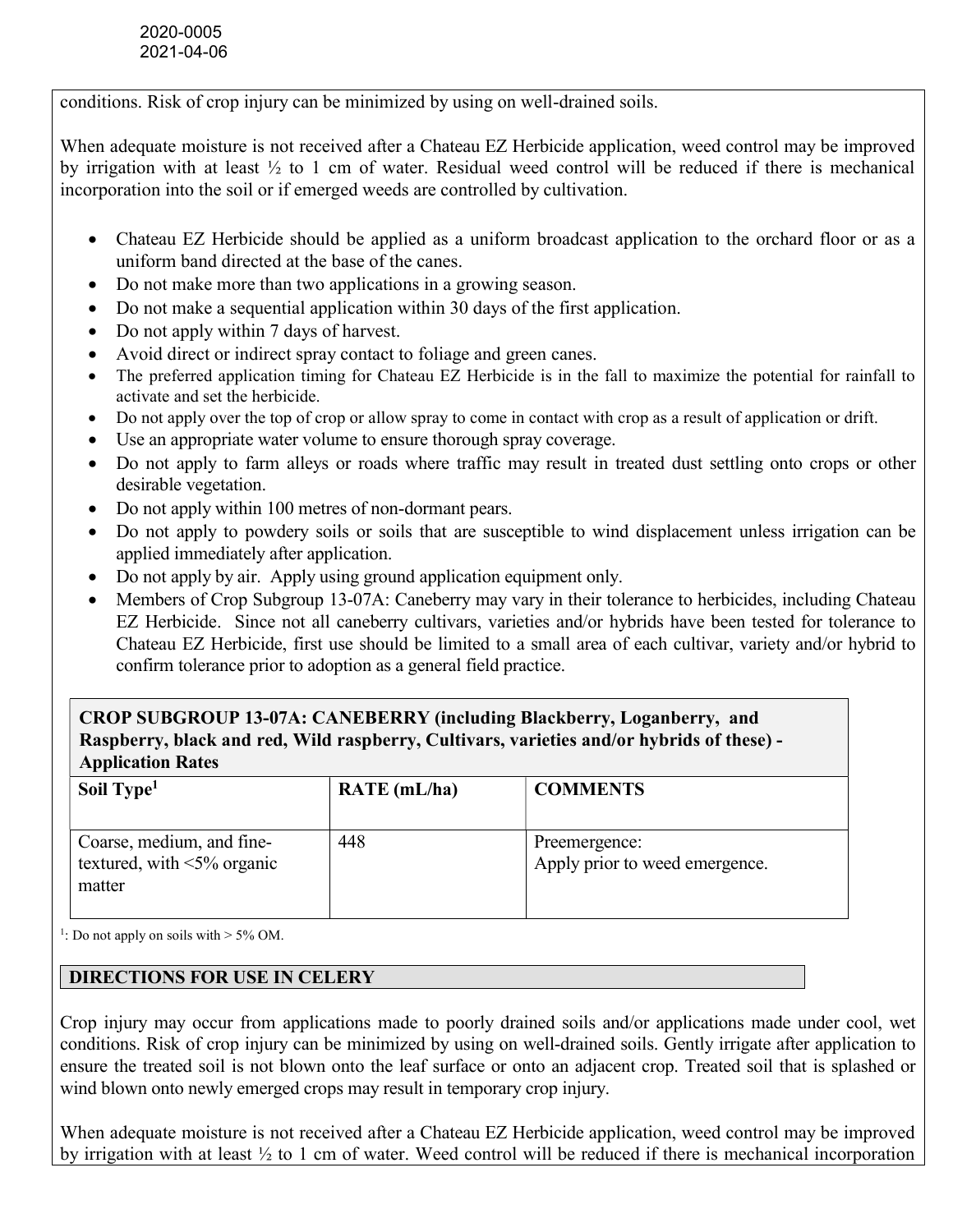into the soil or if emerged weeds are controlled by cultivation.

- Do not apply by air.
- Do not apply this product through any type of irrigation system.
- Use appropriate water volumes to ensure good spray coverage.
- For preemergence weed control. This product will not control emerged weeds.
- Do not apply more than 224 mL of Chateau EZ Herbicide per hectare during a single application.
- Do not apply more than 224 mL of Chateau EZ Herbicide per hectare during a single growing season.
- Plants should be grown on raised or plastic mulched beds that are at least 10 cm higher than the treated row middle and the mulched bed must have a minimum of a 60 cm bed width.
- Spray must remain between raised beds and contact no more than the bottom 2.5 cm of the side of the raised bed.
- Spray must be directed to the row middle, away from the crop bed and with minimal contact with plastic, including the sides of the bed. If top of mulch beds (where plants are to be transplanted) is contacted, severe injury can occur due to foliage contact with treated plastic. In this scenario, a rainfall event of 2.5 cm (natural or irrigation) must occur prior to transplanting to reduce Chateau EZ Herbicide residues.
- Irrigate treated field after application and prior to transplanting with minimum of ½ cm of water if rainfall does not occur between application and transplanting.
- All applications must be made with hooded or shielded equipment.
- Do not apply after crops are transplanted.
- Do not apply as part of a tank mix.

| <u>CLALINI</u><br><i><b>Tributation inally and weed Claims</b></i> |                        |                                                                                                                                            |  |
|--------------------------------------------------------------------|------------------------|--------------------------------------------------------------------------------------------------------------------------------------------|--|
| Soil Type <sup>1</sup>                                             | <b>RATE</b><br>(mL/ha) | <b>COMMENTS</b>                                                                                                                            |  |
| Coarse-textured, with $\leq 5\%$ organic<br>matter                 | 149                    | Apply Chateau EZ Herbicide as a hooded or<br>shielded application to row middles prior to<br>transplanting for preemergence control of the |  |
| Medium- and fine-textured, with $\leq 5\%$                         | 224                    | weeds.                                                                                                                                     |  |
| organic matter                                                     |                        | Rainfall or irrigation must occur between<br>application and transplanting in order to activate<br>the product.                            |  |

# CELERY - Application Rates and Weed Claims

<sup>1</sup>: Do not apply to fine-textured mineral soils.

# DIRECTIONS FOR USE IN BROCCOLI (TRANSPLANTED)

Crop injury may occur from applications made to poorly drained soils and/or applications made under cool, wet conditions. Risk of crop injury can be minimized by using on well-drained soils. Gently irrigate after application to ensure the treated soil is not blown onto the leaf surface or onto an adjacent crop. Treated soil that is splashed or wind blown onto newly emerged crops may results in temporary crop injury.

When adequate moisture is not received after a Chateau EZ Herbicide application, weed control may be improved by irrigation with at least ½ to 1 cm of water. Weed control will be reduced if there is mechanical incorporation into the soil or if emerged weeds are controlled by cultivation.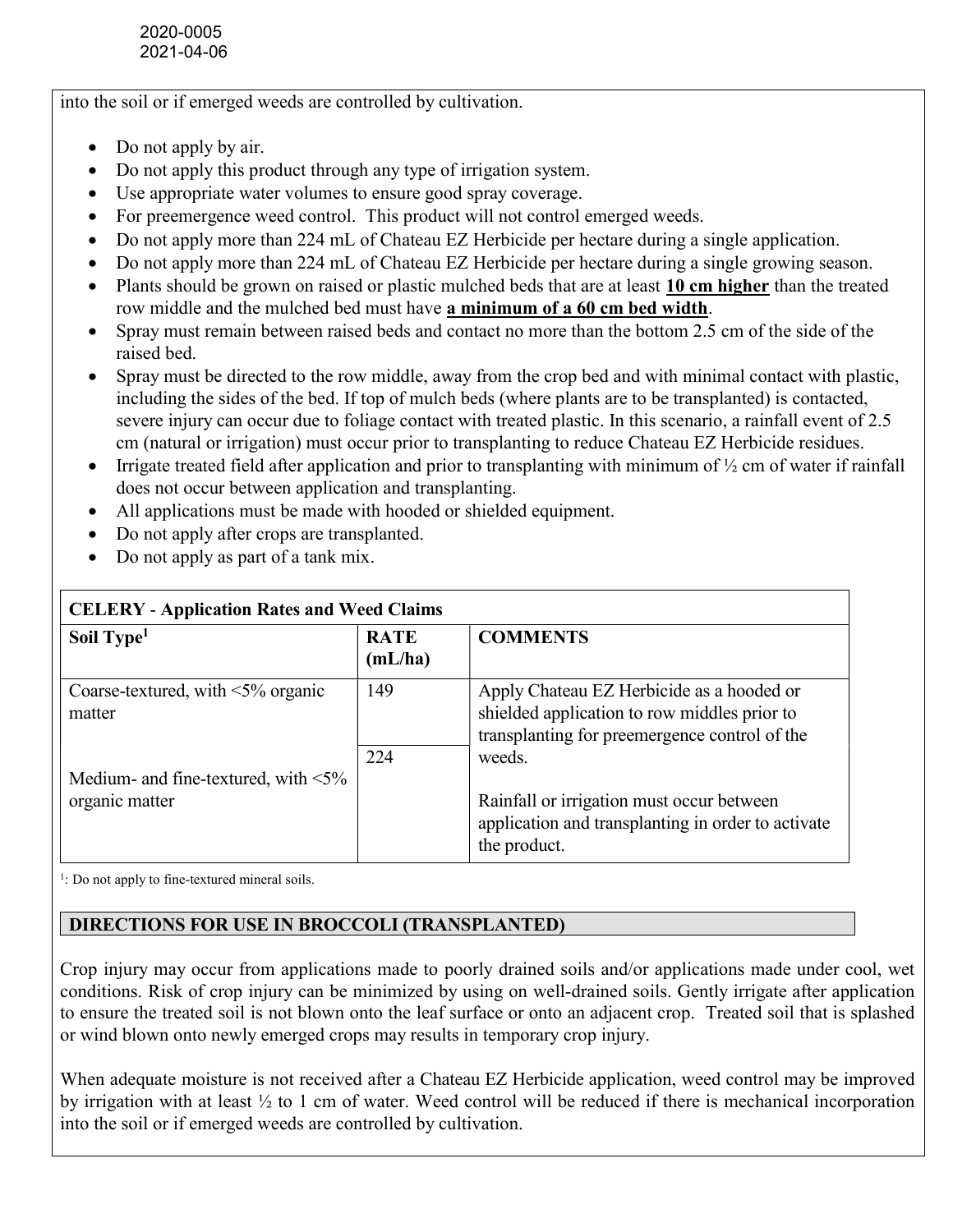- Apply Chateau EZ Herbicide as a hooded or shielded application to row middles prior to transplanting for preemergence control of the weeds. Rainfall or irrigation must occur between application and transplanting in order to activate the product. All applications must be made with hooded or shielded equipment.
- Do not apply this product through any type of irrigation system.
- Use appropriate water volumes to ensure good spray coverage.
- For preemergence weed control. This product will not control emerged weeds.
- Do not apply more than 224 mL of Chateau EZ Herbicide per hectare during a single application.
- Do not apply more than 224 mL of Chateau EZ Herbicide per hectare during a single growing season.
- Plants should be grown on raised or plastic mulched beds that are at least 10 cm higher than the treated row middle and the mulched bed must have a minimum of a 60 cm bed width.
- Spray must remain between raised beds and contact no more than the bottom 2.5 cm of the side of the raised bed.
- Spray must be directed to the row middle, away from the crop bed and with minimal contact with plastic, including the sides of the bed. If top of mulch beds (where plants are to be transplanted) is contacted, severe injury can occur due to foliage contact with treated plastic. In this scenario, a rainfall event of 2.5 cm (natural or irrigation) must occur prior to transplanting to reduce Chateau EZ Herbicide residues.
- Irrigate treated field after application and prior to transplanting with minimum of  $\frac{1}{2}$ -1 cm of water if rainfall does not occur between application and transplanting.
- Do not apply after crops are transplanted.
- Do not apply by air. Apply using ground application equipment only.

| <b>BROCCOLI</b> - Application Rates                                    |                        |                                                                                                                                                                                                                                                                      |
|------------------------------------------------------------------------|------------------------|----------------------------------------------------------------------------------------------------------------------------------------------------------------------------------------------------------------------------------------------------------------------|
| Soil Type <sup>1</sup>                                                 | <b>RATE</b><br>(mL/ha) | <b>COMMENTS</b>                                                                                                                                                                                                                                                      |
| Coarse-, medium-, and fine-textured,<br>with $\leq 5\%$ organic matter | 224                    | Apply Chateau EZ Herbicide as a hooded or<br>shielded application to row middles prior to<br>transplanting for preemergence control of the<br>weeds. Rainfall or irrigation must occur between<br>application and transplanting in order to activate<br>the product. |

# BROCCOLI - Application Rates

<sup>1</sup>: Do not apply on soils with  $> 5\%$  OM.

# DIRECTIONS FOR USE IN FIELD PEPPER

Crop injury may occur from applications made to poorly drained soils and/or applications made under cool, wet conditions. Risk of crop injury can be minimized by using on well-drained soils. Gently irrigate after application to ensure the treated soil is not blown onto the leaf surface or onto an adjacent crop. Treated soil that is splashed or wind blown onto newly emerged crops may results in temporary crop injury.

When adequate moisture is not received after a Chateau EZ Herbicide application, weed control may be improved by irrigation with at least ½ to 1 cm of water. Weed control will be reduced if there is mechanical incorporation into the soil or if emerged weeds are controlled by cultivation.

 Apply Chateau EZ Herbicide as a hooded or shielded application to row middles prior to transplanting for preemergence control of the weeds. Rainfall or irrigation must occur between application and transplanting in order to activate the product. All applications must be made with hooded or shielded equipment.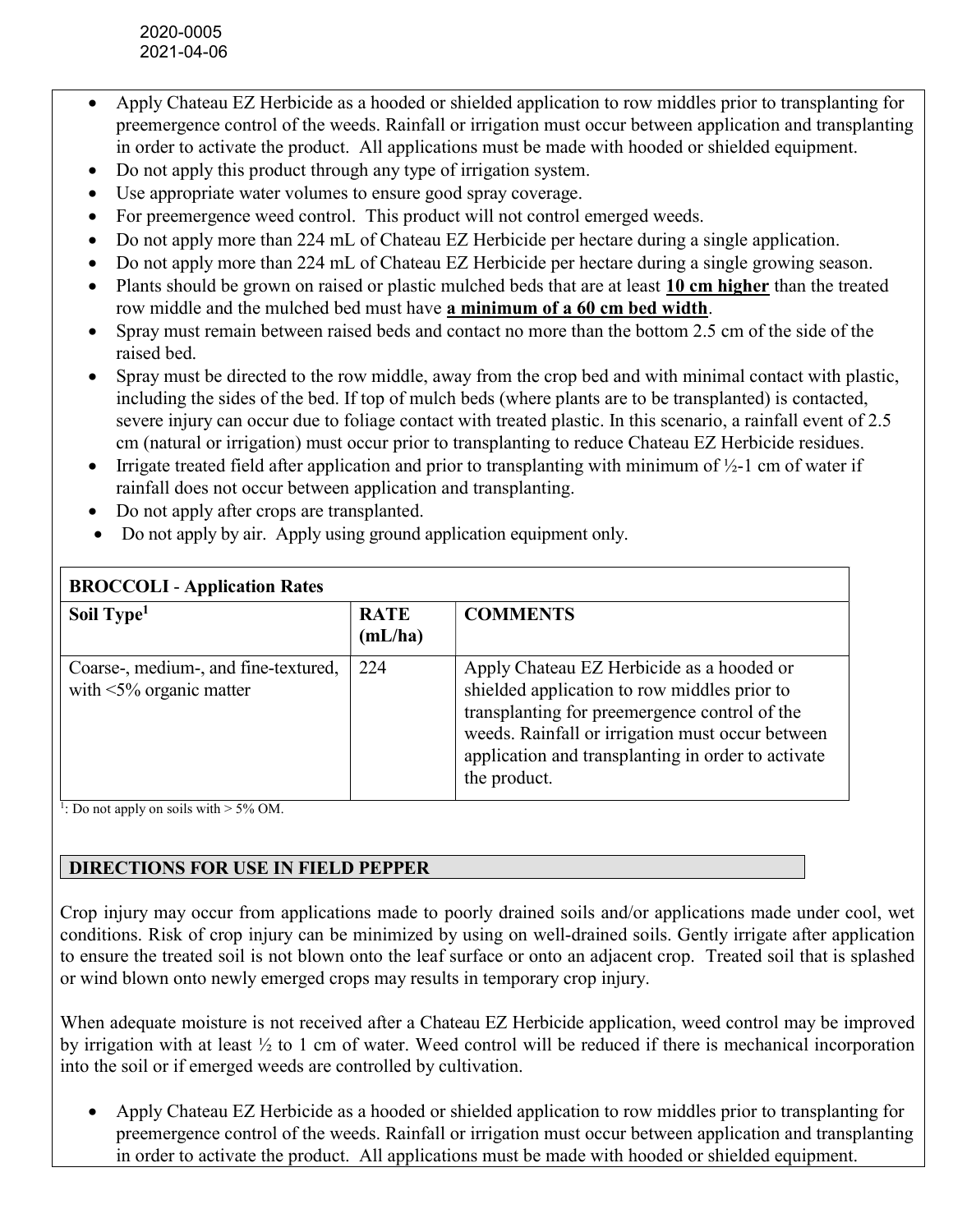- Do not apply this product through any type of irrigation system.
- Use appropriate water volumes to ensure good spray coverage.
- For preemergence weed control. This product will not control emerged weeds.
- Do not apply more than 224 mL of Chateau EZ Herbicide per hectare during a single application.
- Do not apply more than 224 mL of Chateau EZ Herbicide per hectare during a single growing season.
- Plants should be grown on raised or plastic mulched beds that are at least 10 cm higher than the treated row middle and the mulched bed must have a minimum of a 60 cm bed width.
- Spray must remain between raised beds and contact no more than the bottom 2.5 cm of the side of the raised bed.
- Spray must be directed to the row middle, away from the crop bed and with minimal contact with plastic, including the sides of the bed. If top of mulch beds (where plants are to be transplanted) is contacted, severe injury can occur due to foliage contact with treated plastic. In this scenario, a rainfall event of 2.5 cm (natural or irrigation) must occur prior to transplanting to reduce Chateau EZ Herbicide residues.
- Irrigate treated field after application and prior to transplanting with minimum of ½ cm of water if rainfall does not occur between application and transplanting.
- Do not apply during or after bloom.
- Do not apply after crops are transplanted.
- Do not apply by air. Apply using ground application equipment only.

| <b>FIELD PEPPER - Application Rates</b>              |             |                                               |  |
|------------------------------------------------------|-------------|-----------------------------------------------|--|
| Soil Type <sup>1</sup>                               | <b>RATE</b> | <b>COMMENTS</b>                               |  |
|                                                      | (mL/ha)     |                                               |  |
| Coarse-textured, with $\leq 5\%$ organic             | 149         | Apply Chateau EZ Herbicide as a hooded or     |  |
| matter                                               |             | shielded application to row middles prior to  |  |
|                                                      |             | transplanting for preemergence control of the |  |
|                                                      | 224         | weeds. Rainfall or irrigation must occur      |  |
|                                                      |             |                                               |  |
| Medium- and fine-textured, with $\leq 5\%$           |             | between application and transplanting in      |  |
| organic matter                                       |             | order to activate the product.                |  |
| <sup>1</sup> : Do not apply on soils with $>$ 5% OM. |             |                                               |  |

#### DIRECTIONS FOR USE IN ASPARAGUS

Crop injury may occur from applications made to poorly drained soils and/or applications made under cool, wet conditions. Severe crop injury will result when soils are flooded following applications of Chateau EZ Herbicide. Risk of crop injury can be minimized by using on well-drained soils. Treated soil that is splashed onto newly emerged crops may result in temporary crop injury.

When adequate moisture is not received after a Chateau EZ Herbicide application, weed control may be improved by irrigation with at least  $\frac{1}{2}$  to 1 cm of water. Residual weed control will be reduced if there is mechanical incorporation into the soil or if emerged weeds are controlled by cultivation.

- Apply only once per growing season.
- Apply prior to weed emergence.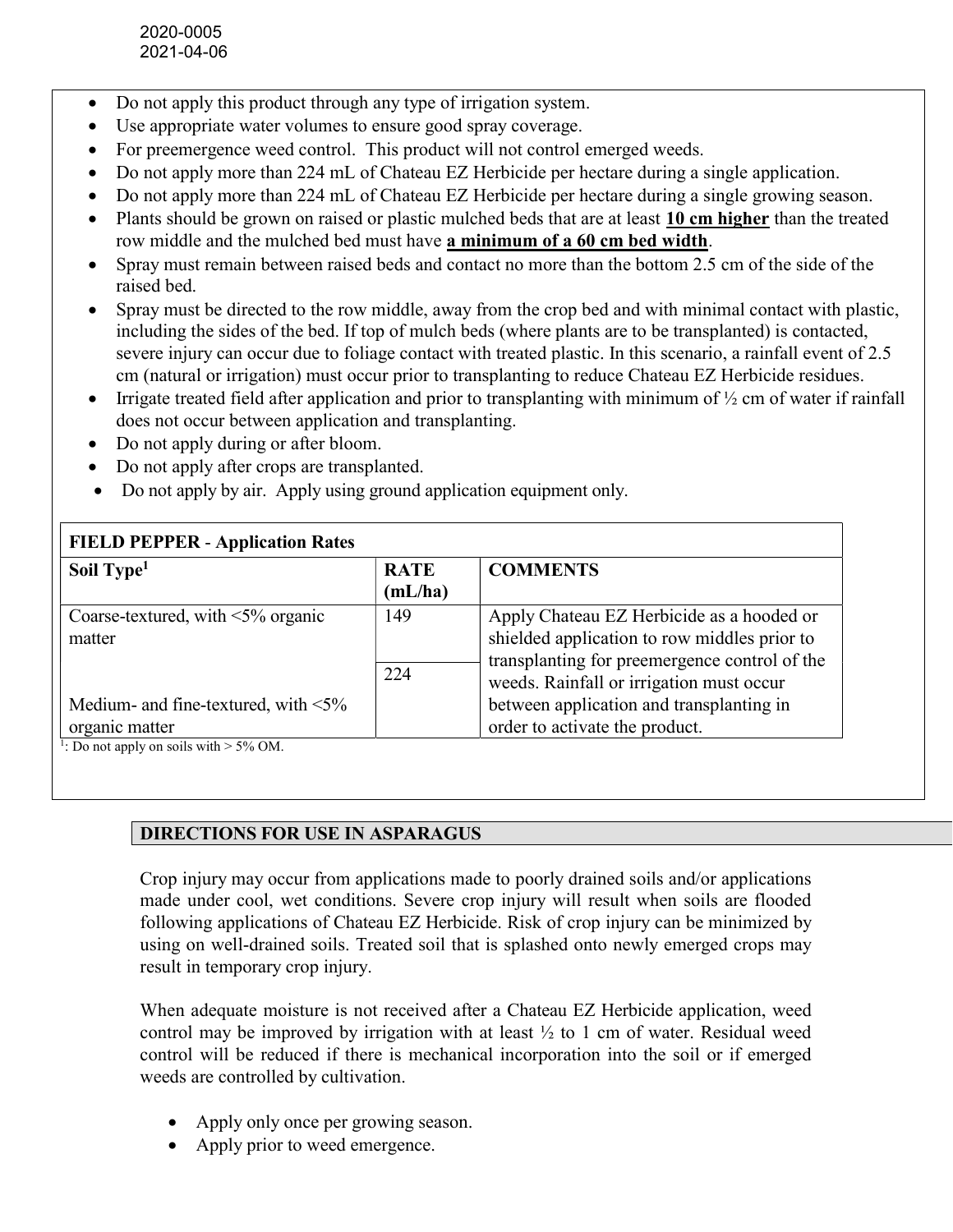- Apply only to dormant asparagus established for at least one year. Application to non-dormant asparagus may result in unacceptable crop injury.
- Applications should be made no sooner than two weeks prior to emergence of spears and must be sprinkler or rainfall activated with 1-2 cm of water or some scoring may result.
- Do not work soil within 60 days prior to application in the spring. Soil can be worked after spear harvest in preparation for Chateau EZ Herbicide application prior to fern emergence. Treated soil that is splashed onto the ferns may result in spotting
- Use an appropriate water volume to ensure thorough coverage.
- Chateau EZ Herbicide may cause injury if spears emerge before the application has been activated with water. Ensure an irrigation or rain event occurs between application and spear emergence.
- Do not apply by air. Apply using ground application equipment only.

| <b>ASPARAGUS - Application Rates</b>                         |                        |                                                                   |  |
|--------------------------------------------------------------|------------------------|-------------------------------------------------------------------|--|
| Soil Type <sup>1</sup>                                       | <b>RATE</b><br>(mL/ha) | <b>COMMENTS</b>                                                   |  |
| Coarse-textured, with $\leq 5\%$ organic<br>matter           | 298                    | Apply prior to weed emergence.<br>Apply only to dormant asparagus |  |
| Medium- and fine-textured, with $\leq 5\%$<br>organic matter | 448                    | established for at least one year.                                |  |

<sup>1</sup>: Do not apply on soils with  $> 5\%$  OM.

# DIRECTIONS FOR USE IN HIGHBUSH BLUEBERRY

Crop injury may occur from applications made to poorly drained soils and/or applications made under cool, wet conditions. Risk of crop injury can be minimized by using on welldrained soils.

When adequate moisture is not received after a Chateau EZ Herbicide application, weed control may be improved by irrigation with at least  $\frac{1}{2}$  to 1 cm of water. Weed control will be reduced if there is mechanical incorporation into the soil or if emerged weeds are controlled by cultivation.

- Do not apply after budbreak unless using hooded or shielded application equipment and applicator can ensure spray drift will not come in contact with crop fruit or foliage.
- Do not apply to highbush blueberries established less than 2 years.
- Do not apply within 7 days of harvest.
- Do not make more than two applications in a growing season. Do not make a sequential application within 30 days of the first application.
- Apply in adequate water volume to ensure thorough coverage.
- Do not apply by air. Apply using ground application equipment only.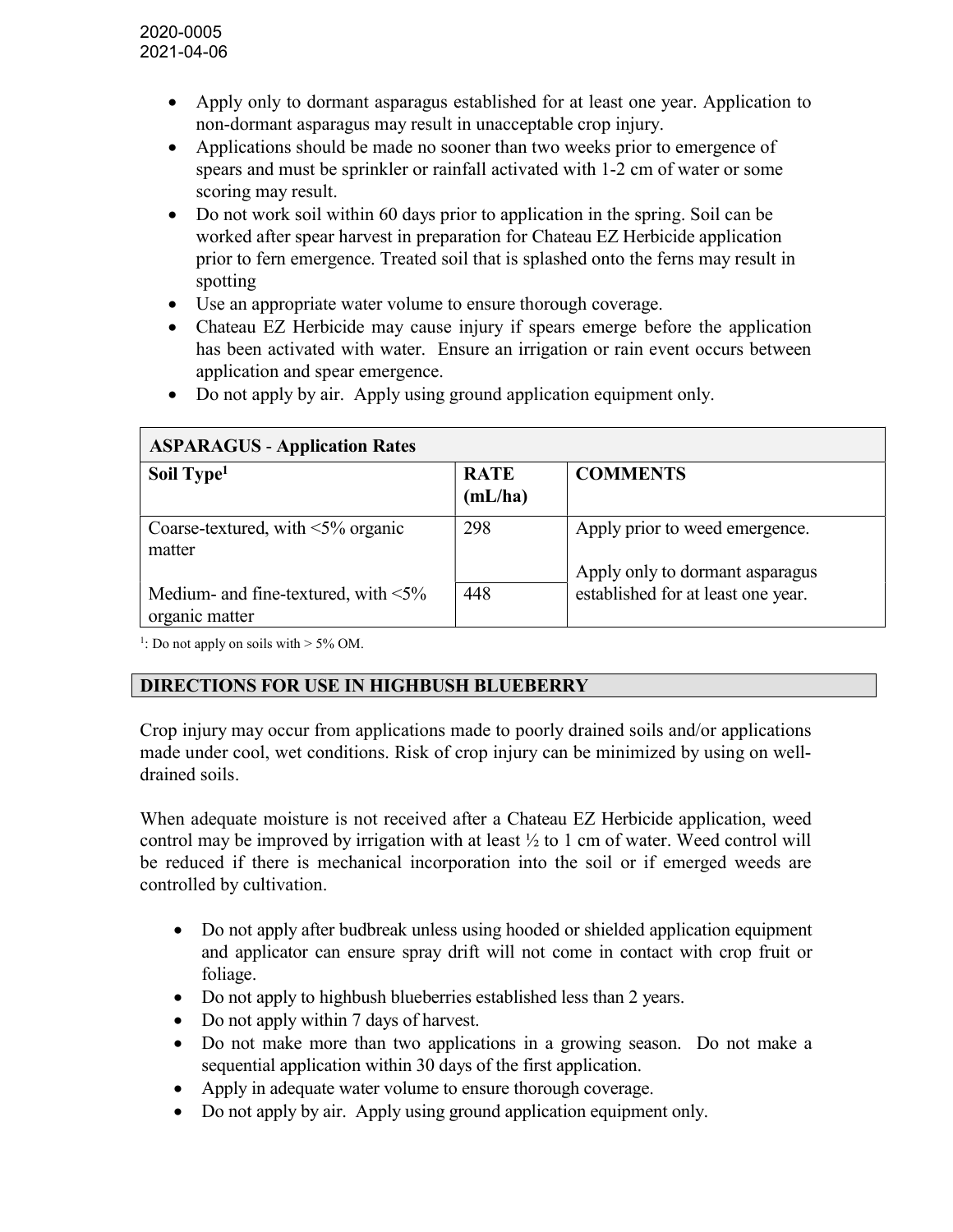#### HIGHBUSH BLUEBERRY - Application Rates

| Soil Type <sup>1</sup>                                       | <b>RATE</b> | <b>COMMENTS</b>                |
|--------------------------------------------------------------|-------------|--------------------------------|
|                                                              | (mL/ha)     |                                |
| Coarse-textured, with $\leq 5\%$ organic matter              | 298         | Apply prior to weed emergence. |
| Medium- and fine-textured, with $\leq 5\%$ organic<br>matter | 448         |                                |

<sup>1</sup>: Do not apply on soils with  $> 5\%$  OM.

### DIRECTIONS FOR USE IN STONE FRUIT (PEACH, CHERRY, NECTARINE, PLUM, APRICOT)

Crop injury may occur from applications made to poorly drained soils and/or applications made under cool, wet conditions. Risk of crop injury can be minimized by using on welldrained soils.

When adequate moisture is not received after a Chateau EZ Herbicide application, weed control may be improved by irrigation with at least  $\frac{1}{2}$  to 1 cm of water. Weed control will be reduced if there is mechanical incorporation into the soil or if emerged weeds are controlled by cultivation.

- Do not apply to trees established less than two years, unless protected from spray contact by non-porous wraps, grow tubes or waxed containers.
- Avoid direct or indirect spray contact to foliage and green bark.
- Do not apply during the period after flowering through leaf drop, unless using shielded application equipment and applicator can ensure spray drift will not come in contact with crop foliage.
- Do not make more than two applications in a growing season.
- Do not make a sequential application within 30 days of the first application.
- Do not apply within 60 days of harvest.
- Use an appropriate water volume to ensure thorough spray coverage.
- Do not apply to farm alleys or roads where traffic may result in treated dust settling onto crops or other desirable vegetation.
- Do not apply within 100 metres of non-dormant pears.
- Do not apply to powdery soils or soils that are susceptible to wind displacement unless irrigation can be applied immediately after application.
- Do not apply by air. Apply using ground application equipment only.

# STONE FRUIT (PEACH, CHERRY, NECTARINE, PLUM, APRICOT) - Application Rates

| Soil Type <sup>1</sup>                          | <b>RATE</b><br>(mL/ha) | <b>COMMENTS</b>                |
|-------------------------------------------------|------------------------|--------------------------------|
| Coarse-textured, with $\leq 5\%$ organic matter | 298                    | Apply prior to weed emergence. |